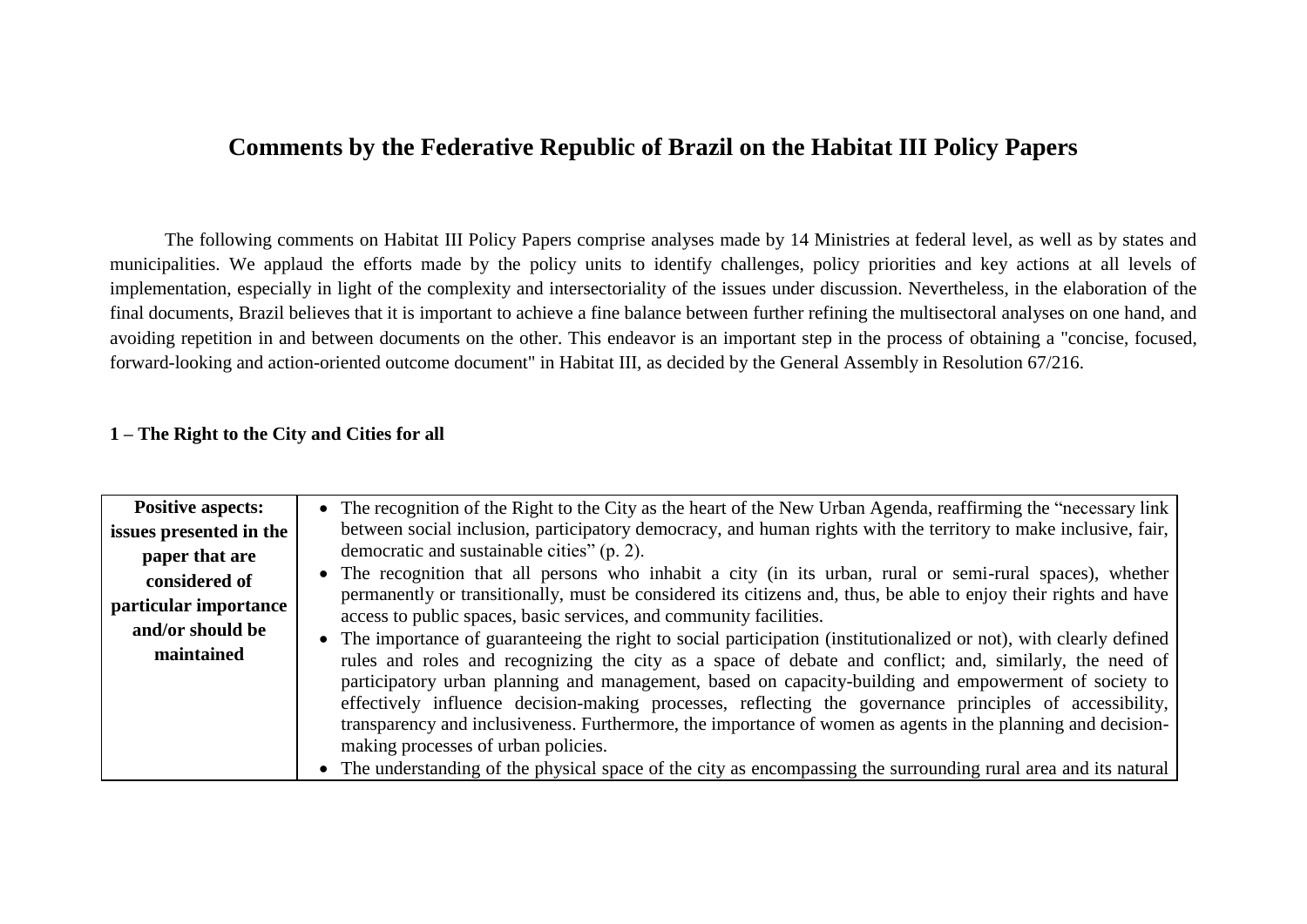| resources, in addition to the urban space. This understanding is crucial in order to promote the necessary<br>debate on overcoming the urban-rural divide, which contributes to the neglect and exclusion of rural areas and<br>its actors, in particular the most vulnerable social groups, such as indigenous and quilombola communities.<br>• The approach on the dichotomy between growth and wellbeing, with focus on the formulation and<br>implementation of development strategies that prioritize human wellbeing in face of territorial and economic<br>changes, as well as the emphasis on solutions to fight poverty and guarantee means of subsistence to all.<br>The need for mechanisms aimed at strengthening urban identity, culture and heritage.<br>• The need to ensure the use of public space as a place of development of legal economic activities and income<br>generation; the recognition of decent work as a central concept for the achievement of inclusive cities, and the<br>importance of formal and solidarity economies to foster businesses in the cities. |
|------------------------------------------------------------------------------------------------------------------------------------------------------------------------------------------------------------------------------------------------------------------------------------------------------------------------------------------------------------------------------------------------------------------------------------------------------------------------------------------------------------------------------------------------------------------------------------------------------------------------------------------------------------------------------------------------------------------------------------------------------------------------------------------------------------------------------------------------------------------------------------------------------------------------------------------------------------------------------------------------------------------------------------------------------------------------------------------------|
| The fact that discussions on mobility encompass the organization of city functions and the importance of<br>spatial planning, including the promotion of the mix of use and income in the territory and polycentricity,<br>reducing the need for motorized displacement. Furthermore, mobility solutions presented in the paper<br>adequately emphasize the improvement of public transport and non-motorized modes of transportation instead<br>of large road infrastructure projects.                                                                                                                                                                                                                                                                                                                                                                                                                                                                                                                                                                                                        |
| • The focus on mixed-uses of urban space, intensive use of urban infrastructure, design of spaces for public use<br>and the need to plan the city under concepts of resilience and sustainability, considering the organization of the<br>urban space, building typologies, modes of transport, environmental protection, among others forms of<br>planning and management of urban daily life.                                                                                                                                                                                                                                                                                                                                                                                                                                                                                                                                                                                                                                                                                                |
| The importance of the social function of land and the right to adequate housing in addressing the right to the<br>city and cities for all, especially the need of guaranteeing the social function of land through mechanisms that<br>manage land value.                                                                                                                                                                                                                                                                                                                                                                                                                                                                                                                                                                                                                                                                                                                                                                                                                                       |
| • The proposals for decommodification of the urban space and the discussion of mechanisms related to the fair<br>distribution of burdens and benefits associated with the urbanization process, including the search for solutions<br>to avoid the displacement of local residents (gentrification) in large urban projects, as well as projects<br>implemented via public-private partnerships with large companies.                                                                                                                                                                                                                                                                                                                                                                                                                                                                                                                                                                                                                                                                          |
| • The importance of promoting a balance between fostering the development of metropolitan areas and medium<br>and small-sized cities, as well as the need to promote development strategies for local development of small<br>and medium-sized municipalities to curb urban concentration in mega cities.                                                                                                                                                                                                                                                                                                                                                                                                                                                                                                                                                                                                                                                                                                                                                                                      |
| • The need to develop specific employment policies for young people, as well as the need to guarantee the                                                                                                                                                                                                                                                                                                                                                                                                                                                                                                                                                                                                                                                                                                                                                                                                                                                                                                                                                                                      |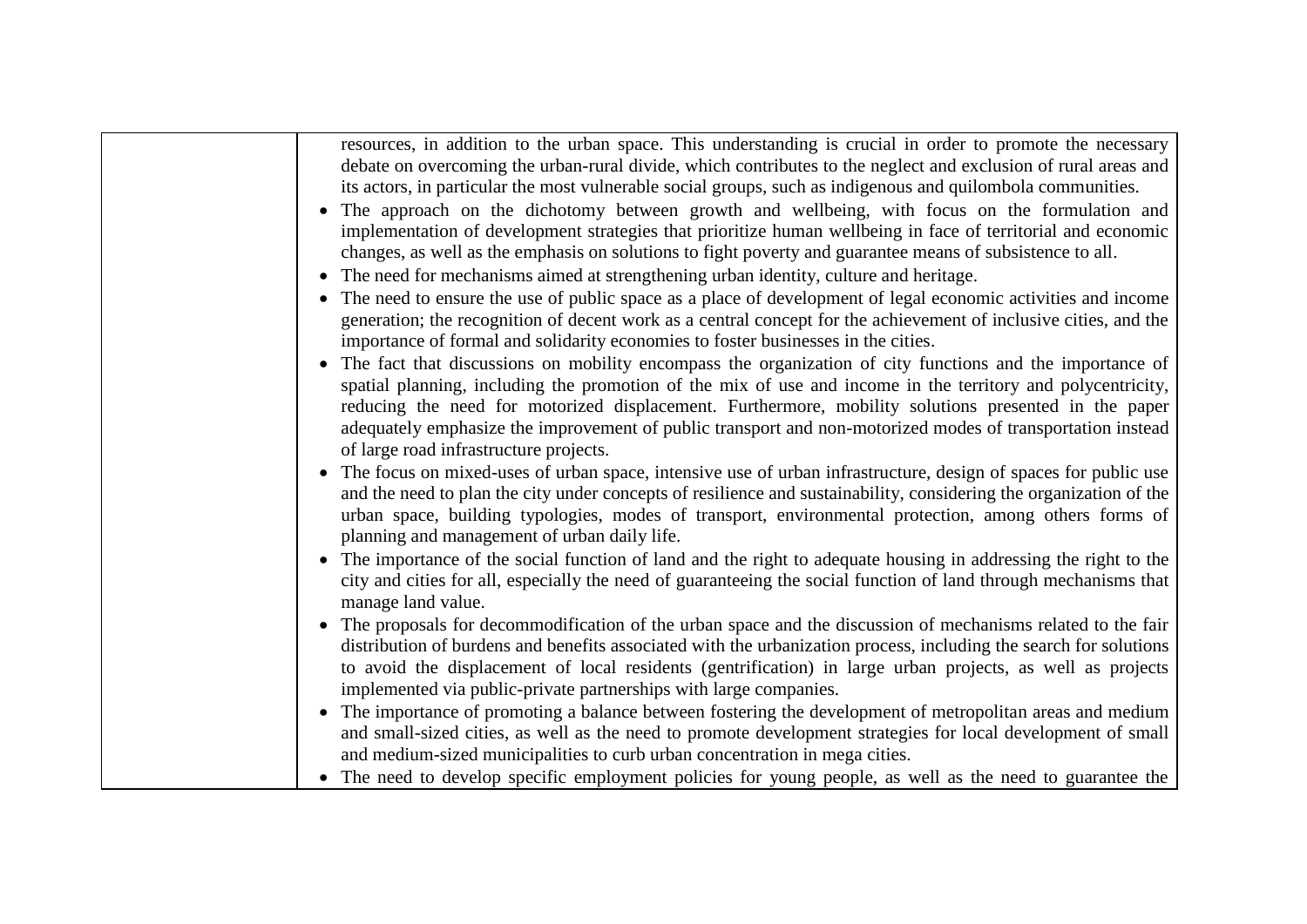|                                                                                    | safety and quality of the public spaces, particularly free of violence against women and youth.<br>The importance of addressing the environmental aspects of air quality and noise pollution, which reflects in<br>human health and greater governmental expenses, due to the increased need for hospital care, hospitalizations<br>and the use of medicines. Poor air quality is correlated to the effects of morbidity and mortality caused by<br>respiratory problems and cardiovascular disease.                                                                                                                                                                                                                                                                                                                                                                                                                                                                                                                                                                                                                                                                                                                                                                                                                                                                                                                                                                                                                                                                                                                                                                                                                                                                                                                                                                                                                                                                                                                                                                                                                                                                                                                                                                                                                                                                                                                                                                                       |
|------------------------------------------------------------------------------------|--------------------------------------------------------------------------------------------------------------------------------------------------------------------------------------------------------------------------------------------------------------------------------------------------------------------------------------------------------------------------------------------------------------------------------------------------------------------------------------------------------------------------------------------------------------------------------------------------------------------------------------------------------------------------------------------------------------------------------------------------------------------------------------------------------------------------------------------------------------------------------------------------------------------------------------------------------------------------------------------------------------------------------------------------------------------------------------------------------------------------------------------------------------------------------------------------------------------------------------------------------------------------------------------------------------------------------------------------------------------------------------------------------------------------------------------------------------------------------------------------------------------------------------------------------------------------------------------------------------------------------------------------------------------------------------------------------------------------------------------------------------------------------------------------------------------------------------------------------------------------------------------------------------------------------------------------------------------------------------------------------------------------------------------------------------------------------------------------------------------------------------------------------------------------------------------------------------------------------------------------------------------------------------------------------------------------------------------------------------------------------------------------------------------------------------------------------------------------------------------|
| <b>Omissions:</b><br>relevant issues that<br>were not addressed in<br>the document | • The text focuses on recommendations and priorities for women, immigrants, refugees and IDPs, leaving<br>several other vulnerable groups underrepresented, such as the youth, older persons, persons with disabilities,<br>children and LGBT persons, as well as persons discriminated by race, ethnicity or religion. The paper could<br>also profit from discussing the urban insertion of groups affected by multiple vulnerabilities – such, in the case<br>of Brazil, as the black youth.<br>Particularly, the issue of accessibility for older persons and persons with disabilities was not duly<br>contemplated in the document. Removing barriers to the full use of the city is an important component of<br>the right to the city and should be given greater consideration in the elaboration of a New Urban Agenda.<br>In this context, the design of a city for all must aim at guaranteeing autonomy to older persons, as well as<br>to people with various permanent or temporary disabilities (such as reduced mobility, vision and hearing<br>impairment, among others). The design of public parks and spaces and community facilities must<br>encompass mechanisms and technologies that allow the inclusion of people with autonomy, enabling<br>them to exercise their right of moving around the city and, thus, creating more friendly spaces.<br>Furthermore, the paper should have a more cross-cutting perspective on the youth, addressing the need to<br>introduce specific policies and rights to increase the autonomy of young people, as well as the leadership<br>role that can be played by young persons or groups.<br>• The paper should address the right to land, particularly the right to urban land, among the policy priorities and<br>critical issues for implementation of a New Urban Agenda; and expand the concept of social function of<br>property beyond the notions of housing production and control of the private use of space as a way to promote<br>inclusion. In parallel to the social function of property, the broader concepts of social function of the city and<br>public space should also be introduced. In this context, it is important to highlight that the current approach to<br>property hinders the implementation of resilience and environmental measures.<br>As regards identity, culture and heritage, the following points should be taken into consideration in the<br>elaboration of the final document: |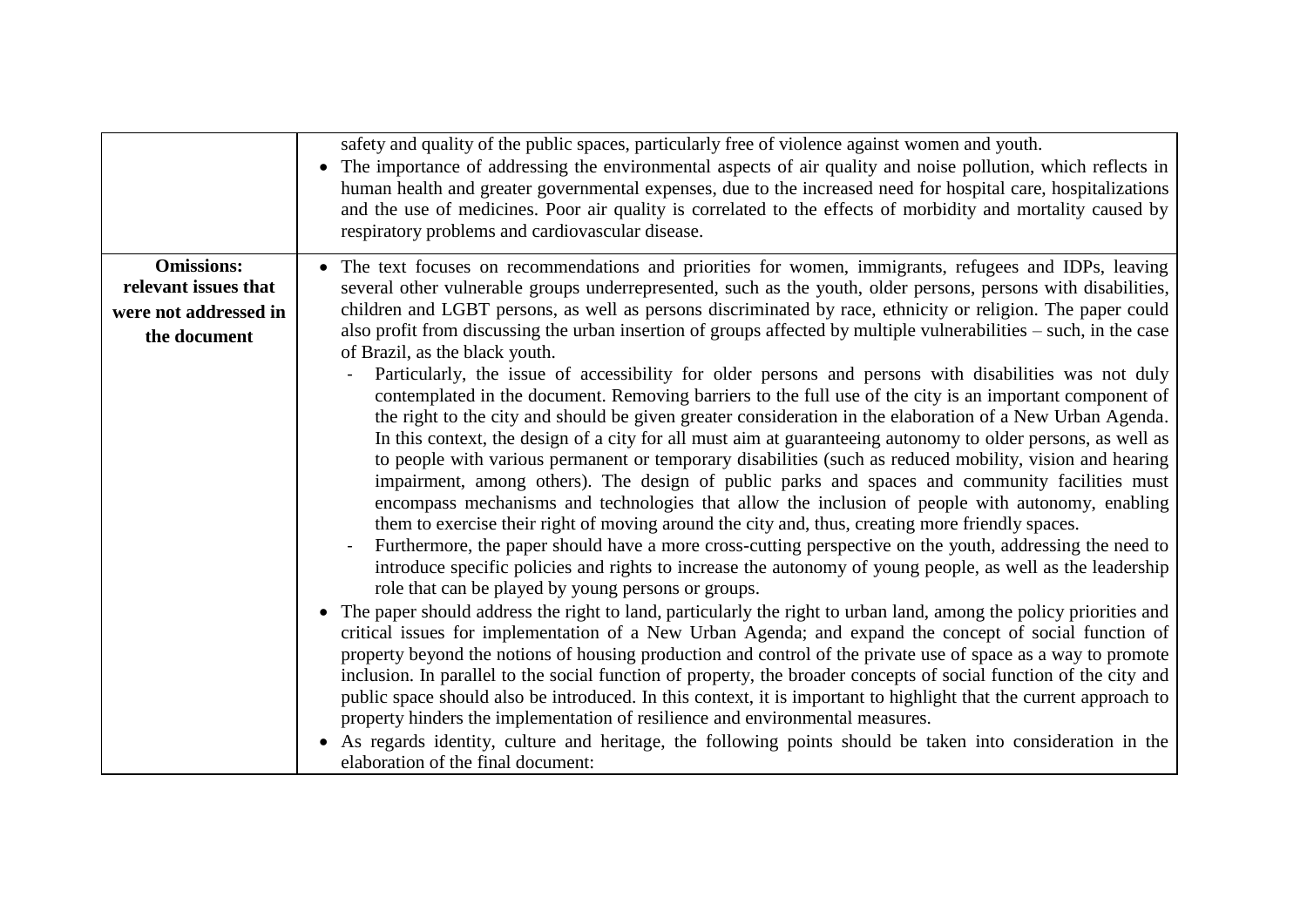| The UNESCO Convention on Cultural Diversity (2005) provides the framework to numerous issues                      |
|-------------------------------------------------------------------------------------------------------------------|
| discussed in the paper, such as the sections "Social aspects: Rights to safety, security and well-being" and      |
| "Identity, culture and heritage", as well as to the reference in Policy Paper 2 to culture and heritage" as a     |
| driver and an enabler of sustainable urban development", vision enshrined in the more recent documents            |
| produced by UNESCO. The 2005 Convention could be further explored in the policy papers, along with the            |
| Convention Concerning the Protection of the World Cultural and Natural Heritage (1972) and the                    |
| Convention for the Safeguarding of the Intangible Cultural Heritage (2003), by providing a way to                 |
| overcome dualities, such as the opposition between "preservation" and "destruction", and "greeds" and<br>"needs". |
| It is also important to recognize and preserve the landscape heritage (hills, mountains, volcanoes, rivers) as    |
| geographic features of people's identity. Conurbation processes and increasing urban density may lead to          |
| the loss of cities' landscapes which are considered icons and identity elements of people with their territory.   |
| In this context, it is important to take into consideration geographic elements that are understood as            |
| references of the natural site in which the anthropogenic structure is inserted.                                  |
| Similarly, it is important to recognize and preserve urban centers and historical paths. Some cities contain      |
| perimeters whose urban design are intrinsically related to their historical formation and, thus, should be        |
| maintained regardless of having relevant buildings. By the same token, there are cities' highways and routes      |
| that were important avenues for shaping the urban fabric and, for this reason, must be preserved and              |
| highlighted so the population becomes familiar with the city's history.                                           |
| It is also important to further develop the role of the State in protecting the collective heritage, given that   |
| the right to the city is made possible by the fulfillment of the social function of both private and public       |
| property.                                                                                                         |
| • The right to adequate food, which was not addressed in the paper, should be considered in the context of the    |
| right to the city. This implies not only a concern for ensuring food security, but also the need to plan urban    |
| space so that it does not form an obesogenic environment. It is important to develop public actions and           |
| policies that encourage urban dwellers (especially the poorest) to adopt a physically active non-sedentary life   |
| routine and avoid ingesting a diet high in processed foods and with high levels of sodium and fat, because of     |
| the poor conditions in the daily routine, such as urban mobility bottlenecks, precarious working environments,    |
| lack of public leisure and sports facilities. The consumption of healthy foods, including the support of          |
| breastfeeding in different urban environments, the regulation of marketing, advertising and commercial            |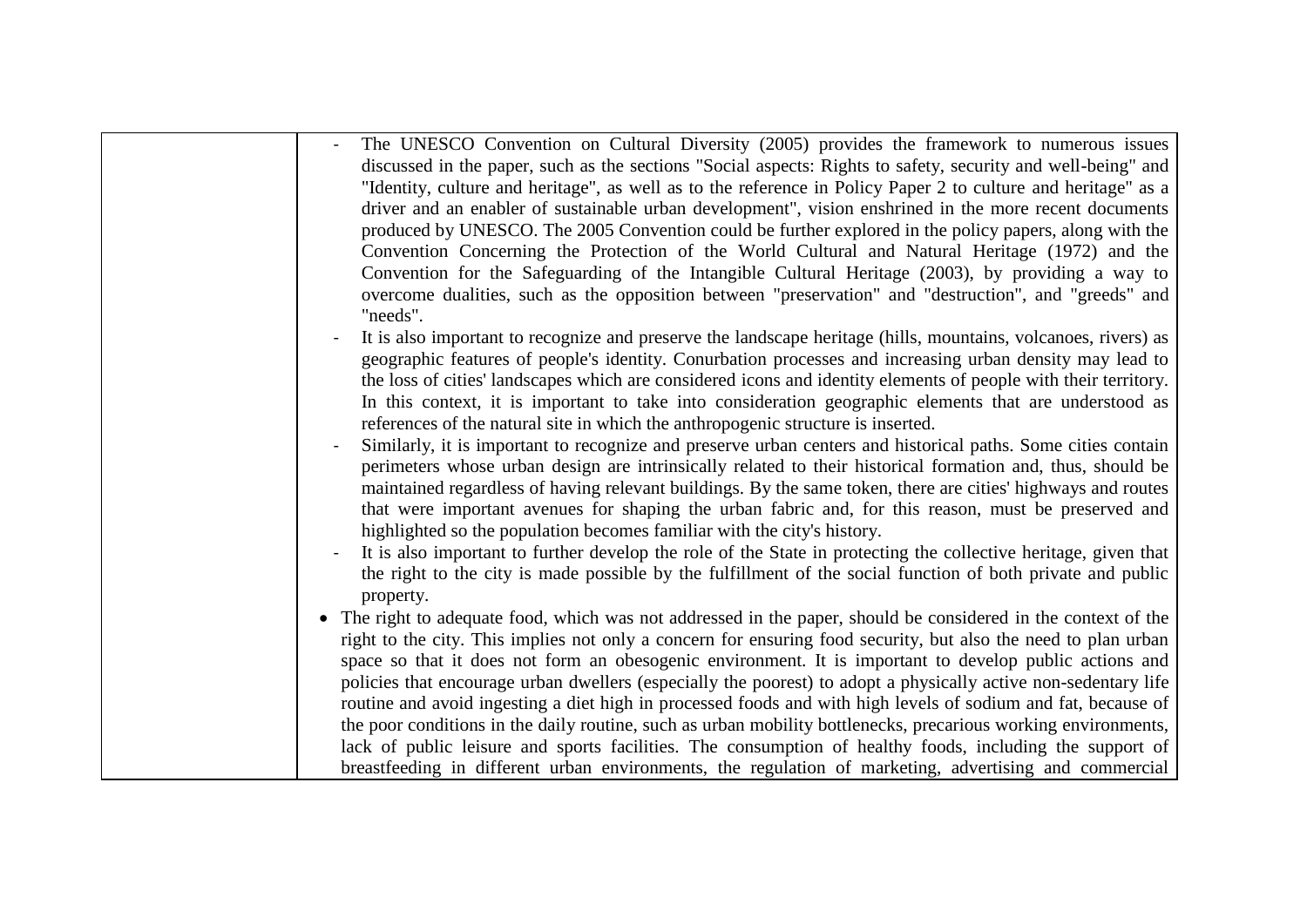|                                                                                                         | promotion of food and beverage should be encouraged as mean to avoid non-communicable diseases.<br>Considering the urban-rural continuum, it is necessary to bear in mind the situation of family farmers, who<br>$\bullet$<br>must also be able to fully exercise the right to the city. Family farmers are indispensable actors in breaking the<br>obesogenic cycle described above and in combating poverty, hunger and social inequality. The possibility of<br>promoting the procurement of family farming products as inducing a more sustainable and healthy urban<br>environment should be discussed in the policy papers. The purchase of local food from family farms and local<br>producers generates income for the city and offers the possibility of food that is sustainable, organic, agro-<br>ecological, healthy and culturally identified with its residents. Furthermore, it is fundamental to value the<br>traditional feeding practices and regional culinary preparations that stress the consumption of fresh and<br>minimally processed food. Finally, the paper should also address the existence of food deserts, <i>i.e.</i> , urban areas<br>in which large population groups, primarily low-income, do not have accessible supply of varied and fresh<br>food near their homes.                                                                                                                                                                                                                                                                                                                                                                                                                                                                                                                                                                                                                                                               |
|---------------------------------------------------------------------------------------------------------|-----------------------------------------------------------------------------------------------------------------------------------------------------------------------------------------------------------------------------------------------------------------------------------------------------------------------------------------------------------------------------------------------------------------------------------------------------------------------------------------------------------------------------------------------------------------------------------------------------------------------------------------------------------------------------------------------------------------------------------------------------------------------------------------------------------------------------------------------------------------------------------------------------------------------------------------------------------------------------------------------------------------------------------------------------------------------------------------------------------------------------------------------------------------------------------------------------------------------------------------------------------------------------------------------------------------------------------------------------------------------------------------------------------------------------------------------------------------------------------------------------------------------------------------------------------------------------------------------------------------------------------------------------------------------------------------------------------------------------------------------------------------------------------------------------------------------------------------------------------------------------------------------------------------------------------------------------------------------------|
| <b>Negative aspects:</b><br>approaches<br>considered<br>inconsistent with best<br>practices in the area | • In general terms, Brazil does not believe that stimulating a single compact, dense city model is ideal in all<br>cases. It is necessary to recognize different forms of occupation (more or less dense), related to the<br>characteristics of populations and territories, and protect and encourage their maintenance as a sustainable<br>development strategy.<br>In this respect, it is important to emphasize that there is no single universal model of compact city and the<br>universal restriction on urban expansion as a way to promote more inclusive cities is not applicable to the<br>reality of developing countries. In order to promote inclusive cities, the objectives to be pursued in urban<br>planning must be, rather than restricting the growth of urban areas, the balanced distribution of people and<br>activities in the territory -understood as the balance between housing supply and the provision of jobs,<br>infrastructure and urban services-, in order to reduce the need of displacement. Therefore, it is more<br>appropriate to plan urban expansion than to restrict it, as well as to promote the efficient use of space<br>primarily by tackling urban voids and adequately planning the territorial distribution of activities.<br>In this context, it is crucial to determine urban indices of occupancy that are compatible with the territory's<br>bearing capacity to control urban sprawl, as well as the building and population densification of the city<br>fabric. The portions of a city's territory present differences regarding soil characteristics, the presence of<br>historical buildings, quality of infrastructure, social configuration, among other features. The regulation of<br>land parceling, occupation and use should be made according to the bearing capacity of each land portion,<br>which indicates the propensity for densification of each site and the need for preservation of relevant |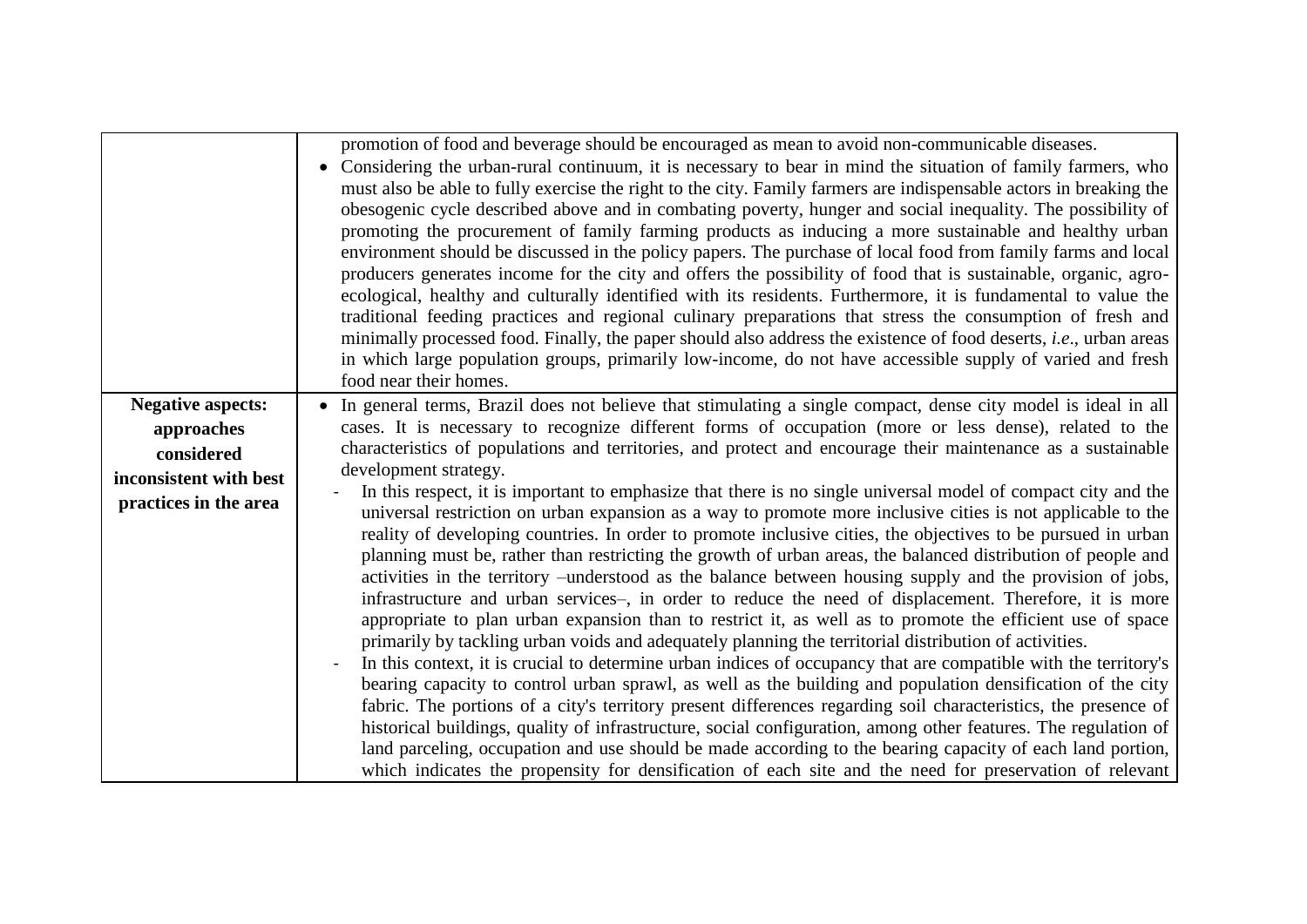| environmental or cultural attributes.                                                                                                                                                                                                                                                                                                                                         |
|-------------------------------------------------------------------------------------------------------------------------------------------------------------------------------------------------------------------------------------------------------------------------------------------------------------------------------------------------------------------------------|
| • As far as more specific issues are concerned, the following approaches are considered inconsistent with best                                                                                                                                                                                                                                                                |
| practices in the area:                                                                                                                                                                                                                                                                                                                                                        |
| On page 6, it is stated that the social mix approach to improving existing and/or developing new<br>neighborhoods are criticized for destroying rather than helping existing communities, and for not achieving<br>social interaction in new developments. Brazil believes that, if skillfully constructed, these strategies may<br>increase dwellers' empathy and tolerance. |
| On page 17, instead of deterring "the development of mega-projects and sporting events that displace the                                                                                                                                                                                                                                                                      |
| urban poor", the paper should focus on ways of ensuring that the development of mega-projects and<br>sporting events offer new inclusion opportunities for the low-income population.                                                                                                                                                                                         |
| On page 33, item 5.5, regarding the assertion "Replace bio-mass consumption with cleaner energy<br>alternatives", it should be highlighted that it is necessary to differentiate the use of traditional biomass (for                                                                                                                                                          |
| example, derived from deforestation), from the use of organic forms of biomass (as occurs, for instance, in                                                                                                                                                                                                                                                                   |
| the production of the Brazilian ethanol). The International Renewable Energy Agency (IRENA) includes                                                                                                                                                                                                                                                                          |
| bioenergy in the list of sources considered renewable, and the International Energy Agency (IEA) includes                                                                                                                                                                                                                                                                     |
| some forms of biomass among the most common sources of renewable energy. Therefore, the phrase makes                                                                                                                                                                                                                                                                          |
| a general and incorrect analysis on the use of biomass as an energy source. In Brazil, sources like sugar                                                                                                                                                                                                                                                                     |
| cane bagasse are low-emission alternatives, especially when associated with the production of biofuels. In                                                                                                                                                                                                                                                                    |
| this context, the sentence could be replaced by a reference to the need of advancing the consumption of                                                                                                                                                                                                                                                                       |
| clean energy alternatives or to replace traditional biomass consumption with cleaner energy alternatives,                                                                                                                                                                                                                                                                     |
| including other forms of biomass.                                                                                                                                                                                                                                                                                                                                             |
| The text affirms the need to recognize that urbanization in developing countries is characterized by growth                                                                                                                                                                                                                                                                   |
| in urban informal economies (understood as informal land occupation and informal economic activities).                                                                                                                                                                                                                                                                        |
| Nevertheless, as regards the case of Brazil, for example, it is important to bear in mind that several efforts                                                                                                                                                                                                                                                                |
| have been made in the last 20 years to overcome that legacy and to promote sustainable urban development                                                                                                                                                                                                                                                                      |
| and inclusive and ordered occupation of cities, ranging from the approval of regulatory frameworks such as                                                                                                                                                                                                                                                                    |
| the Statute of the City to the implementation of programs involving large investments in urban development                                                                                                                                                                                                                                                                    |
| and social inclusion, such as the Growth Acceleration Program and the My House, My Life Program, in                                                                                                                                                                                                                                                                           |
| addition to policies of productive inclusion and fight against poverty. Therefore, it is important to be careful                                                                                                                                                                                                                                                              |
| with the reproduction of assessments that do not apply correctly to the current context of Latin America,                                                                                                                                                                                                                                                                     |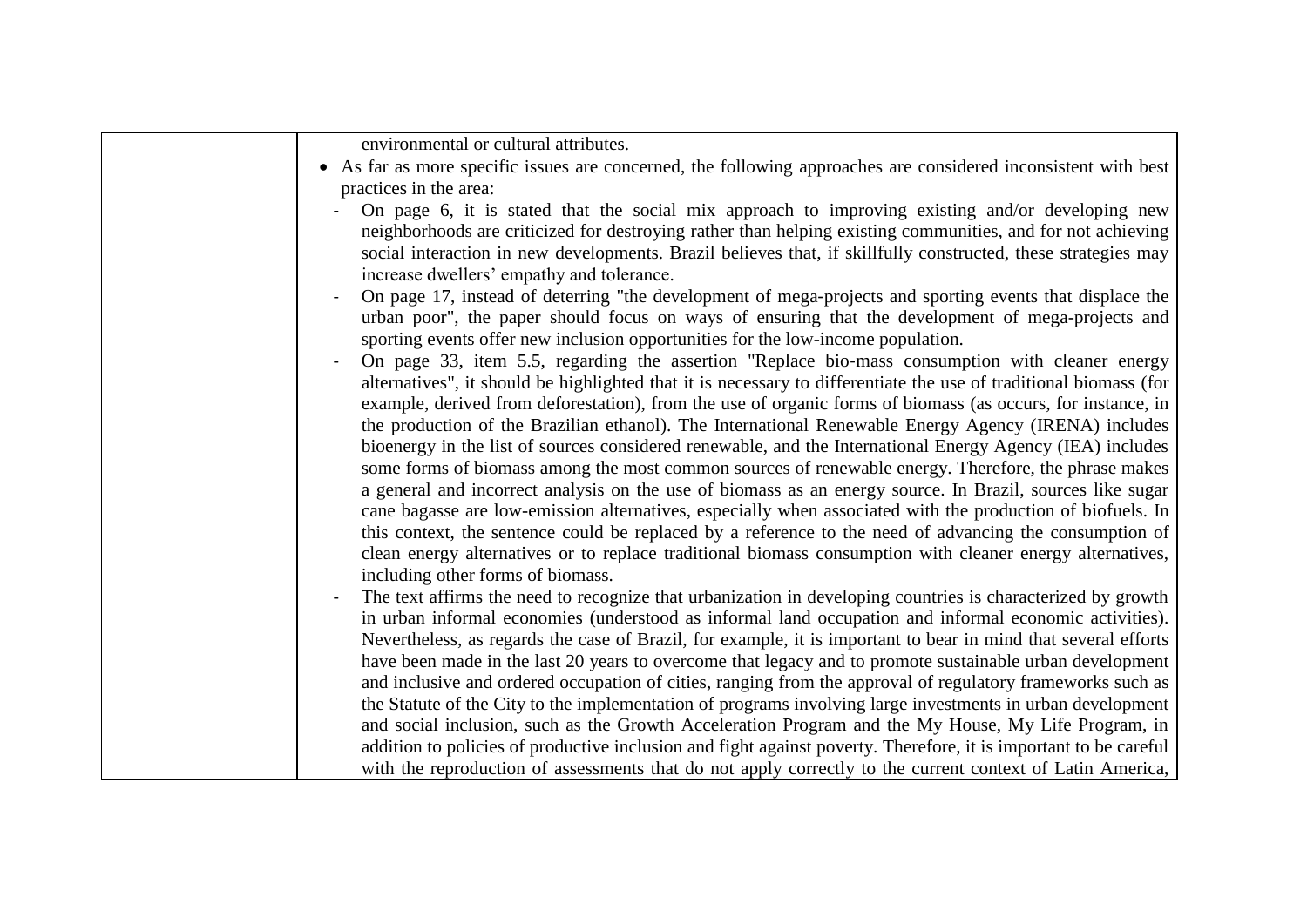|                                                  | and Brazil in particular.                                                                                                                                                                                                                                                                                                                                                                                                                                                                                                                                                                                                                                           |
|--------------------------------------------------|---------------------------------------------------------------------------------------------------------------------------------------------------------------------------------------------------------------------------------------------------------------------------------------------------------------------------------------------------------------------------------------------------------------------------------------------------------------------------------------------------------------------------------------------------------------------------------------------------------------------------------------------------------------------|
| <b>Information that</b><br>needs to be corrected | When referring to people with disabilities and/or reduced mobility, it is preferable to use the expression<br>"persons with disabilities" instead of the term "handicapped", which has pejorative connotations.                                                                                                                                                                                                                                                                                                                                                                                                                                                     |
| and/or updated                                   | On page 3, paragraph 4, the text in brackets should be suppressed, given that the list provided is non-<br>$\bullet$<br>exhaustive and since the mentioned groups are included in the concept of "marginalized groups and people<br>living under vulnerable conditions".                                                                                                                                                                                                                                                                                                                                                                                            |
|                                                  | On page 3, third paragraph of section 3; there is a reference to the sustainable management of "commons",<br>which includes, among others, the so-called "energy assets". It should be highlighted that the expression is not<br>commonly used in the context of expert debate on the matter and there is no internationally agreed definition<br>on this terminology. As inserted, it could give rise to questions about the ownership of resources, goods,<br>equipment and facilities related to the energy sector. For these reasons, it would seem appropriate to delete it<br>from the text.                                                                  |
|                                                  | On page 6, item 1.1, it is important to add that gentrification sometimes also implies a decrease of health and<br>life quality of the residents of the affected areas, as far as the spaces are reconfigured in order to minimize the<br>access to public equipment that promote health, such as plazas, parks, public sporting facilities etc.                                                                                                                                                                                                                                                                                                                    |
|                                                  | On page 6, the expression "food security" should be replaced by "sustainable food systems", terminology<br>agreed in the Framework for Action at the Second International Conference on Nutrition (ICN2).<br>http://www.fao.org/3/a-mm215e.pdf.                                                                                                                                                                                                                                                                                                                                                                                                                     |
|                                                  | On page 8, the sentence "It is necessary to improve the accessibility to infrastructure, particularly in the<br>transport and public spaces realms" should be replaced by "It is necessary to improve accessibility to<br>destinations and public spaces, through access to transport systems.", which incorporates the language used in<br>the Declaration of Brasilia, adopted at the Second Global High-Level Conference on Road Safety:<br>http://www.who.int/violence_injury_prevention/road_traffic/Final_Brasilia_declaration_EN.pdf?ua=1.                                                                                                                   |
|                                                  | On page 8, the sentence "There is a need to increase private/public alternatives. There is a need to develop safe<br>$\bullet$<br>and regular transport, to guarantee access to employment, education, health and economic development"<br>should be replaced by "There is a need to foster public transportation and other sustainable transport modes,<br>such as walking and cycling, and well as intermodality. There is a need to develop safe, affordable, accessible<br>and sustainable transport systems for all, to guarantee access to employment, education, health and economic<br>development", which is based on PP11 of the Declaration of Brasilia. |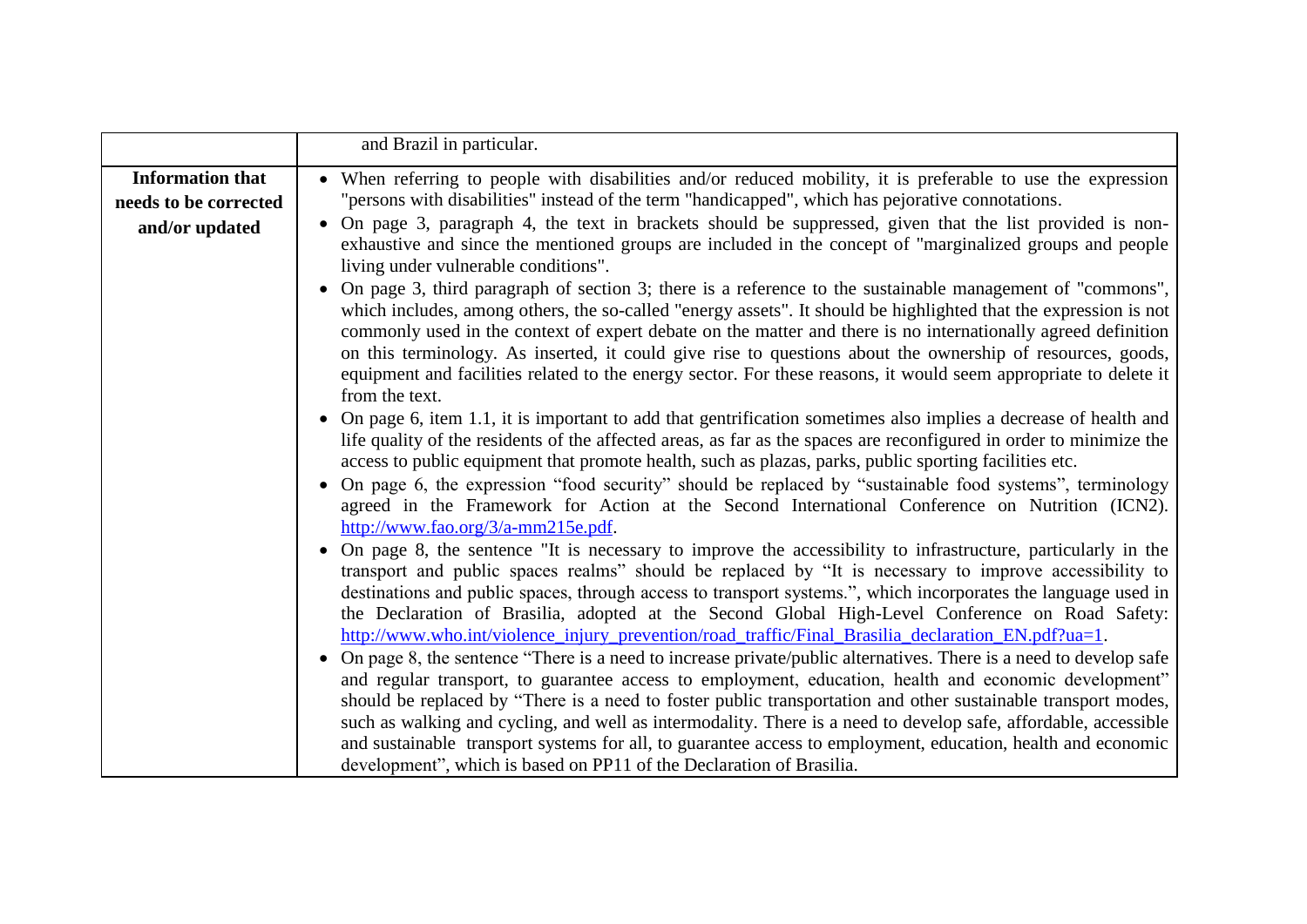| • Also on page 8, item 1.5, it is important that the discussion on urban mobility also considers the positive<br>impact that public policies oriented to the use of non-motorized vehicles and walking have in preventing<br>diseases and disorders (especially the cardio-cerebro-vascular diseases, the leading cause of deaths the world).                                                                                                                                                             |
|-----------------------------------------------------------------------------------------------------------------------------------------------------------------------------------------------------------------------------------------------------------------------------------------------------------------------------------------------------------------------------------------------------------------------------------------------------------------------------------------------------------|
| • On page 14, item 4.1, it is worth mentioning the public facilities that impact human health which depends on<br>the preservation or conservation of natural resources, such as parks and squares.                                                                                                                                                                                                                                                                                                       |
| • On page 14, the item "Increase of public violence against women" should be replaced by "Increase of gender<br>based violence", since the concept of public violence is unclear.                                                                                                                                                                                                                                                                                                                         |
| On page 16, item 5.4, "Energy consumption", there is the use of the expression "energy poverty". Although it<br>seems to relate to the typical approach of multidimensional poverty -in which two of the eighteen components<br>refer, in fact, to energy- there would be a preference for using alternative terminology with a focus on access<br>to energy. The current expression could lead to misleading conclusions regarding the availability of energy<br>resources in a city, region or country. |
| • On page 22, the sentence "The women need the support of the government with the implementation of laws to<br>protect them from different kind of violence" should be replaced by "Vulnerable groups, especially women<br>and girls, need the support of the government with the implementation of laws, policies and plans of action to<br>protect them from different kinds of violence".                                                                                                              |
| • Also on page 22, the following changes should be made:                                                                                                                                                                                                                                                                                                                                                                                                                                                  |
| "To promote the expansion of public transport over private" should be replaced by "to promote the<br>expansion of public transport";                                                                                                                                                                                                                                                                                                                                                                      |
| In "To assure public transport that is affordable, secure and free from violence for women and<br>children", the word "secure" should be replaced by "safe"; and                                                                                                                                                                                                                                                                                                                                          |
| The sentence "To recognize and promote diverse modes of mobility, pedestrian, public transportation,<br>bicycles, and cars" should be replaced by "To recognize and promote sustainable modes of mobility,<br>such as public transportation, walking and cycling".                                                                                                                                                                                                                                        |
| • On page 23, under the topic 1.8, entitled "Cultural practice, identity and heritage", there is a reference to<br>recognizing culture as the fourth pillar of sustainable development. Even though culture is an important<br>element in the debates on sustainable development, it is not among the three pillars of the Sustainable<br>Development Goals (i.e. environmental, social and economic pillars), which resulted from a long negotiation                                                     |
| process between the members of the United Nations.                                                                                                                                                                                                                                                                                                                                                                                                                                                        |
| • On page 32, item 5.4, given that the concept of "mitigation" in the climate regime is associated with the                                                                                                                                                                                                                                                                                                                                                                                               |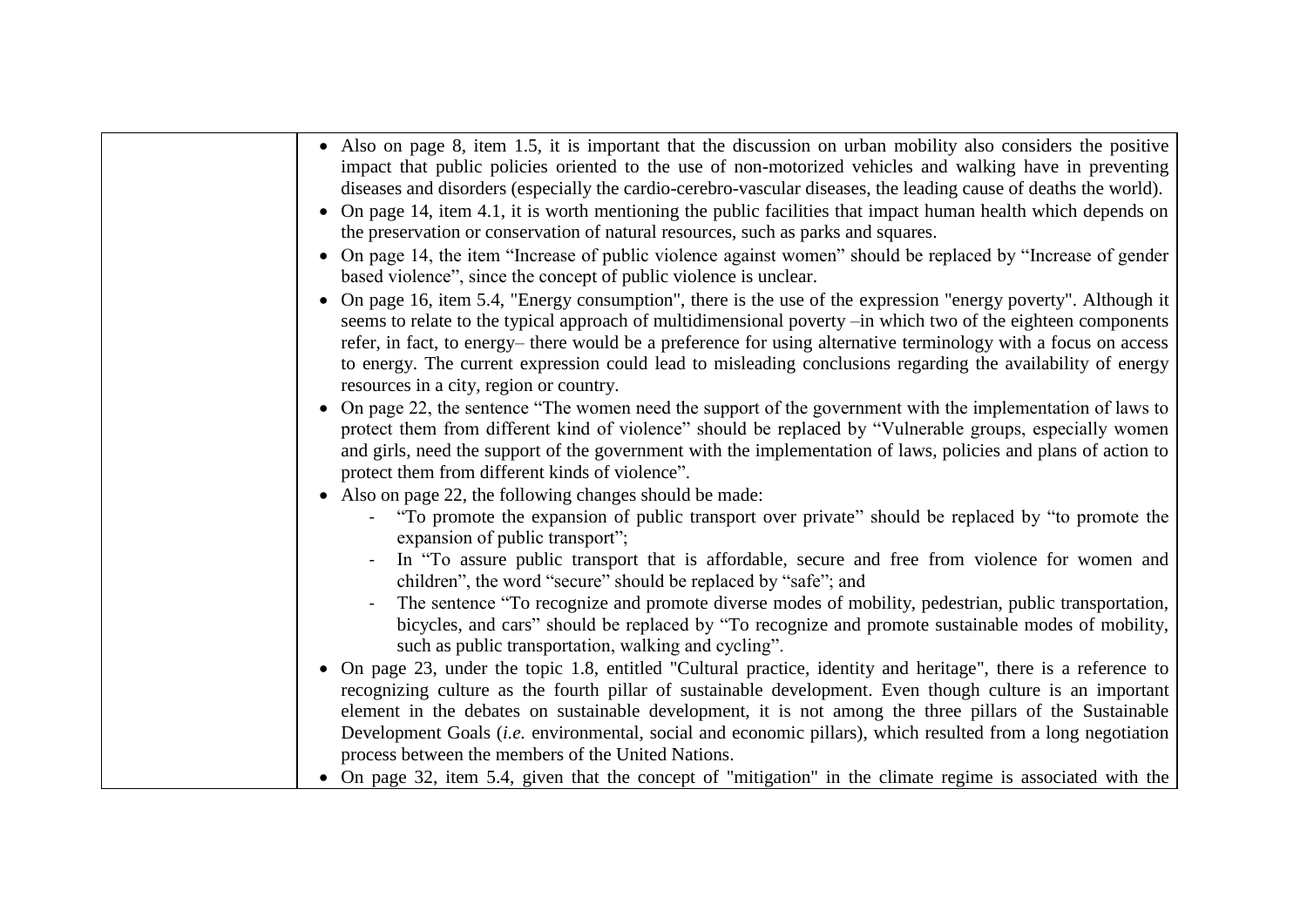|                          | reduction of emissions of greenhouse gases, the words "mitigate" and "mitigation" should be replaced by<br>"reduce" and "reduction" in the following sentences "To recognize and mitigate eminent risk in coastal cities<br>due to rising sea level. The way how the mitigation is possible will be the starting of a resilient process to<br>prevent disasters with the application of a methodology to implement in the vulnerable communities.<br>The above rationale also applies to the language used in the sentence "To recognize and promote the role of<br>green infrastructure in mitigating disasters", on page 33. The words "green" and "mitigating" could be<br>replaced by "resilient" and "preventing" respectively.                                                                                                                                                                                                                                                                                                                                                                                                                                                                                                                                                                                                                                                                                                                                                                                                                                                                                                                                                                                                                                                                                                                                                                                                                                                                                                                                                                             |
|--------------------------|------------------------------------------------------------------------------------------------------------------------------------------------------------------------------------------------------------------------------------------------------------------------------------------------------------------------------------------------------------------------------------------------------------------------------------------------------------------------------------------------------------------------------------------------------------------------------------------------------------------------------------------------------------------------------------------------------------------------------------------------------------------------------------------------------------------------------------------------------------------------------------------------------------------------------------------------------------------------------------------------------------------------------------------------------------------------------------------------------------------------------------------------------------------------------------------------------------------------------------------------------------------------------------------------------------------------------------------------------------------------------------------------------------------------------------------------------------------------------------------------------------------------------------------------------------------------------------------------------------------------------------------------------------------------------------------------------------------------------------------------------------------------------------------------------------------------------------------------------------------------------------------------------------------------------------------------------------------------------------------------------------------------------------------------------------------------------------------------------------------|
| <b>General comments</b>  | In general terms, the text has a thorough and comprehensive approach on the topics under analysis and is<br>compatible with Brazilian guidelines for social and urban policies. Nevertheless, it is important to highlight<br>that the document, besides being rather repetitive, addresses an excessive number of issues – which, despite<br>being vital for urban development, were already covered in other more specific papers. This approach can lead<br>to an emptying of the discussion of the Right to the City as a driving force of inclusive urban development.<br>Therefore, in the final version of the document, it is important to try to avoid repetition and concentrate on the<br>core issues of the Right to the City.<br>Although the policy paper addresses problems and difficulties that hinder the enjoyment of human rights in<br>many modern-day cities, it is worth noting that it sometimes uses a too generalizing language, which could be<br>better seen in context, given the efforts of various local and national governments, including Brazil, towards<br>the realization of those rights. For instance, this kind of approach may be observed on page 2, "The current<br>urban development model has proven to fail in granting urban dwellers a good life. On the contrary, this model<br>fosters financial profit and the commodification of the city to the benefit of a financial oligarchy and at the<br>expense of the majority of the population", and on page 19, "Despite the population demonstrated with<br>examples that solve the housing problem in construction for the poor. The government does not recognise<br>these practices and the budget for housing is going to the middle class."<br>As reported in a footnote in its introduction, the paper does not have an "implementation" section. The<br>inclusion of this section in the final version of the document would be important to more easily distinguish<br>what the policy unit considered to be the political priorities and recommendations for future action on the<br>topics discussed. |
| <b>Specific comments</b> | Regarding the decommodification of space, it is crucial to acknowledge that the great challenge to break the<br>$\bullet$<br>vicious circle of speculation and broaden land access opportunities for the poorest population is counteracting<br>the effects of the unequal distribution of infrastructure in the territory, which is how the presence of                                                                                                                                                                                                                                                                                                                                                                                                                                                                                                                                                                                                                                                                                                                                                                                                                                                                                                                                                                                                                                                                                                                                                                                                                                                                                                                                                                                                                                                                                                                                                                                                                                                                                                                                                         |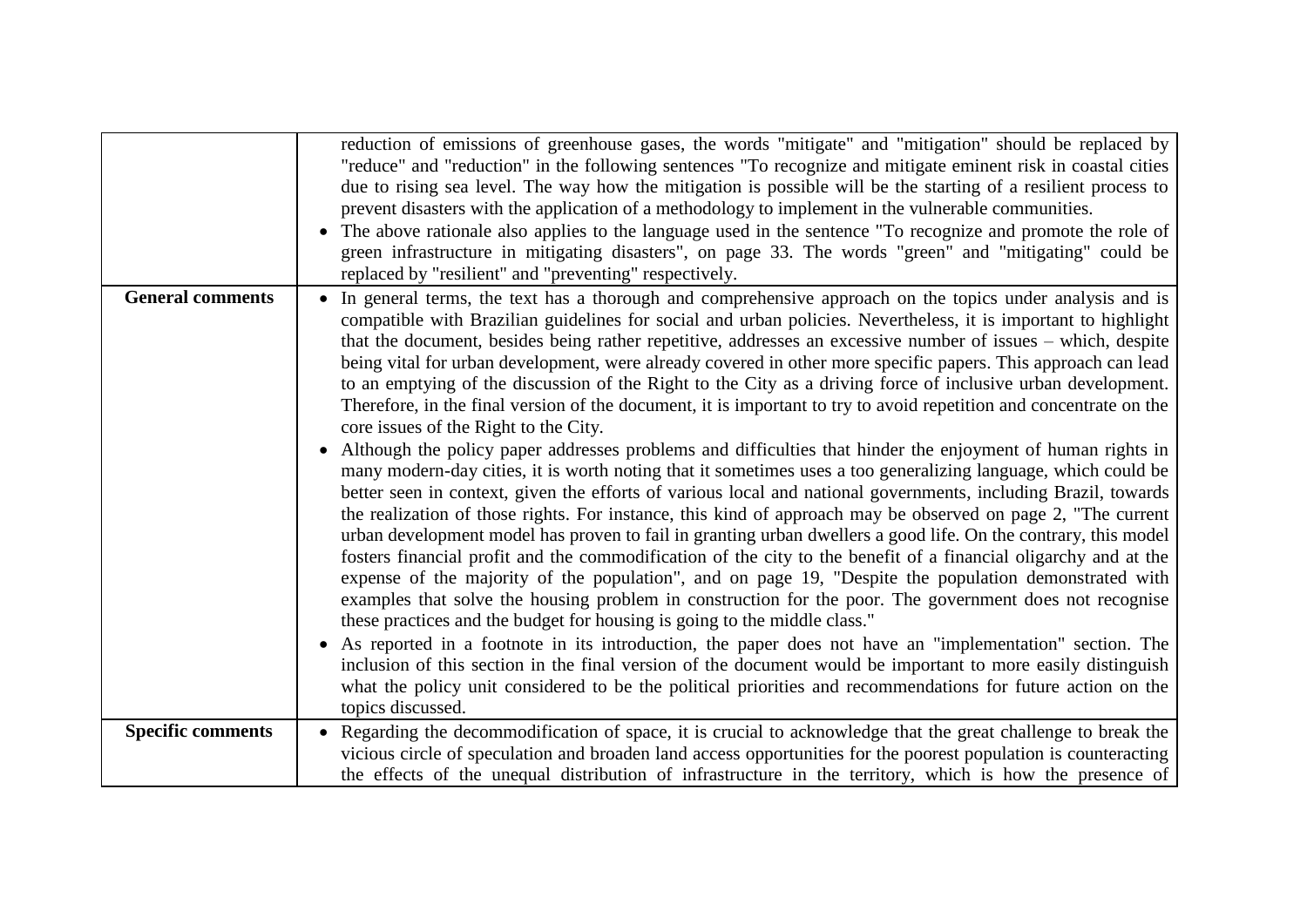| infrastructure becomes a major factor in the formation of land prices. In this context, it is necessary to<br>strengthen the universalization of infrastructure and urban services to increase the supply of adequate land at<br>fair prices.                                                                                                                                                          |
|--------------------------------------------------------------------------------------------------------------------------------------------------------------------------------------------------------------------------------------------------------------------------------------------------------------------------------------------------------------------------------------------------------|
| The right to the city relates to the need of examining how supply, access and deficits are distributed and<br>present in the territory in order to adapt them to the needs of society.                                                                                                                                                                                                                 |
| As regards the promotion of safe cities, it is important to reinforce the need to develop intangible actions such<br>$\bullet$<br>as increasing the self-esteem of the population that lives in poorer neighborhoods (fighting territorial                                                                                                                                                             |
| stigmatization) and strengthening neighborhood ties. Furthermore, it is important to improve (via investment<br>and regulation) the quality of urban spaces by tackling urban voids, valuing and upgrading public spaces and<br>spaces of coexistence, and promoting mixed-uses, active façades and urban control.                                                                                     |
| The paper should deepen the discussion on inclusive strategies of zoning for social inclusion of the poorest<br>$\bullet$<br>population and integration of informal and precarious settlements in the urban fabric.                                                                                                                                                                                    |
| It should also be noted that the document includes among its priorities, recommendations of actions on matters<br>$\bullet$<br>that are not fully under the competence of the executive and legislative branches, such as "ensure that the                                                                                                                                                             |
| judiciary supports the ability of individuals and communities to challenge forced evictions". Even though<br>those powers may create legislation, including rules of procedural law on human rights and urban<br>development, it does not seem to be possible to guarantee that the judiciary will support individual claims in                                                                        |
| the matter as suggested by the document; therefore, it would be more appropriate to use language that<br>promotes the right of access to justice.                                                                                                                                                                                                                                                      |
| Regarding environmental aspects of the document, it is important to ensure the universalization of water<br>$\bullet$<br>supply as a right to all urban dwellers, in sufficient quantity and adequate quality; to prevent and minimize<br>contamination of water supply sources and to set performance goals of water treatment processes for removal<br>of chemical and microbiological contaminants. |
| On pages 3 and 4 of document (item 3 - The Right to the City to the Heart of the New Urban Agenda) the<br>$\bullet$<br>elements that should constitute the New Urban Agenda are discussed. Brazil suggests the incorporation of<br>"universal access to health" among these elements.                                                                                                                  |
| On page 14, the actions on violence should be given more attention and highlighted in a separate item within<br>$\bullet$<br>Social Aspects. Moreover, the text should contemplate violence against children, given that 25% of children<br>experience physical violence, and 36% emotional violence (see Draft global plan of action on violence, figure                                              |
| 1, available at: http://apps.who.int/gb/ebwha/pdf_files/EB138/B138_9-en.pdf).                                                                                                                                                                                                                                                                                                                          |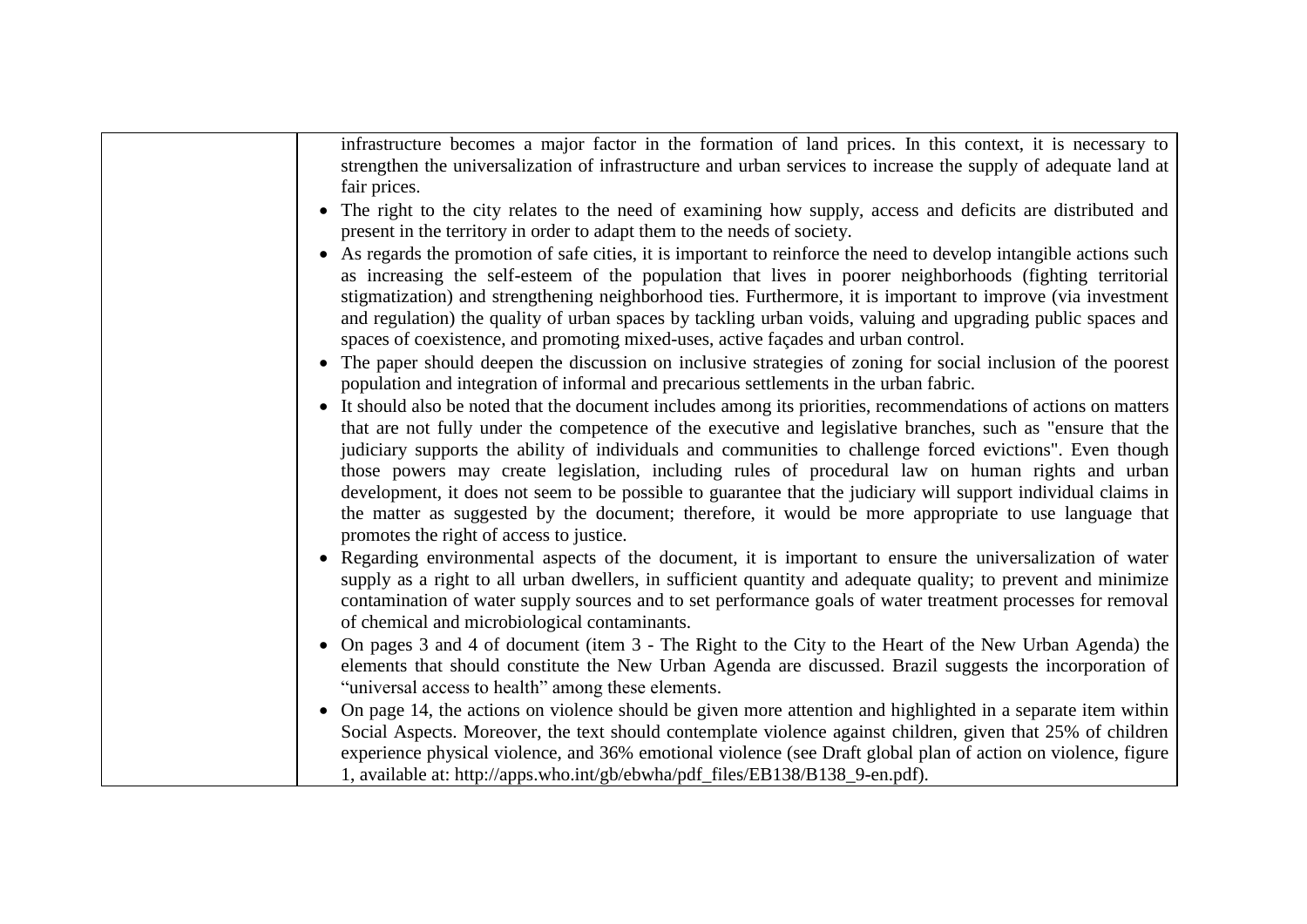| • On page 23, sub-item "to promote social infrastructure and public facilities and services particularly in low-<br>income neighborhoods", the final document could make a reference to the need of integrating public records<br>and social databases, which has the potential to leverage the impact of social policies and the public facilities<br>by which they are supported, such as the Brazilian Single Registry for Social Programs ("Cadastro Único").<br>• On page 31, item 5.1, entitled "Air quality and noise pollution", there is reference in the first and sixth topics<br>to the need to encourage vehicles using clean energy. Although the plain mention of "clean energy vehicles" |
|----------------------------------------------------------------------------------------------------------------------------------------------------------------------------------------------------------------------------------------------------------------------------------------------------------------------------------------------------------------------------------------------------------------------------------------------------------------------------------------------------------------------------------------------------------------------------------------------------------------------------------------------------------------------------------------------------------|
| does not imply in itself discriminatory bias, the inclusion of an express reference to sustainable biofuels as an<br>example of "clean energy" to be encouraged in urban transport would be positive. The increased use of<br>vehicles running on biofuels in urban transport currently depends more on public policy incentives than<br>technological development, as opposed to other options, such as electric vehicles, which still require a<br>technological leap-forward development in order to lower the costs involved. Given that it is the viable<br>solution in the short term, it is fit to have an express reference to it.                                                               |
| • On page 33, item 5.5, "Energy consumption", third point, the reference to "Set bench marks to reduce and<br>eliminate fossil fuel consumption" should be deleted. Despite the commendable efforts undertaken by various<br>countries to promote greater use of renewable sources, it does not seem appropriate at this time to establish<br>specific targets in this matter at the present forum.                                                                                                                                                                                                                                                                                                      |

#### **2 – Socio-Cultural Urban Framework**

| <b>Positive aspects:</b> | • The very existence of an urban framework that highlights cultural and social issues is a positive aspect. In the                                                                                                     |
|--------------------------|------------------------------------------------------------------------------------------------------------------------------------------------------------------------------------------------------------------------|
| issues presented in the  | central messages of the document, the emphasis on social innovation, which may also be understood as                                                                                                                   |
| paper that are           | "citizen innovation", in urban planning and management is a positive point that should be maintained.                                                                                                                  |
| considered of            | • The same applies to the emphasis on the promotion of localized systems of sustainable urban development                                                                                                              |
| particular importance    | through participatory processes, which should be kept as a general guideline to the paper, along with<br>promoting social, economic and cultural inclusion, respecting diversity and cultural values, increasing urban |
| and/or should be         | safety, and developing sustainable urban settlements.                                                                                                                                                                  |
| maintained               | • The recognition of cities as places of cultural production is also of extreme importance. In this context, Brazil                                                                                                    |
|                          | supports the point of anchoring the socio-cultural urban framework in the narrative of the "Right to the City"                                                                                                         |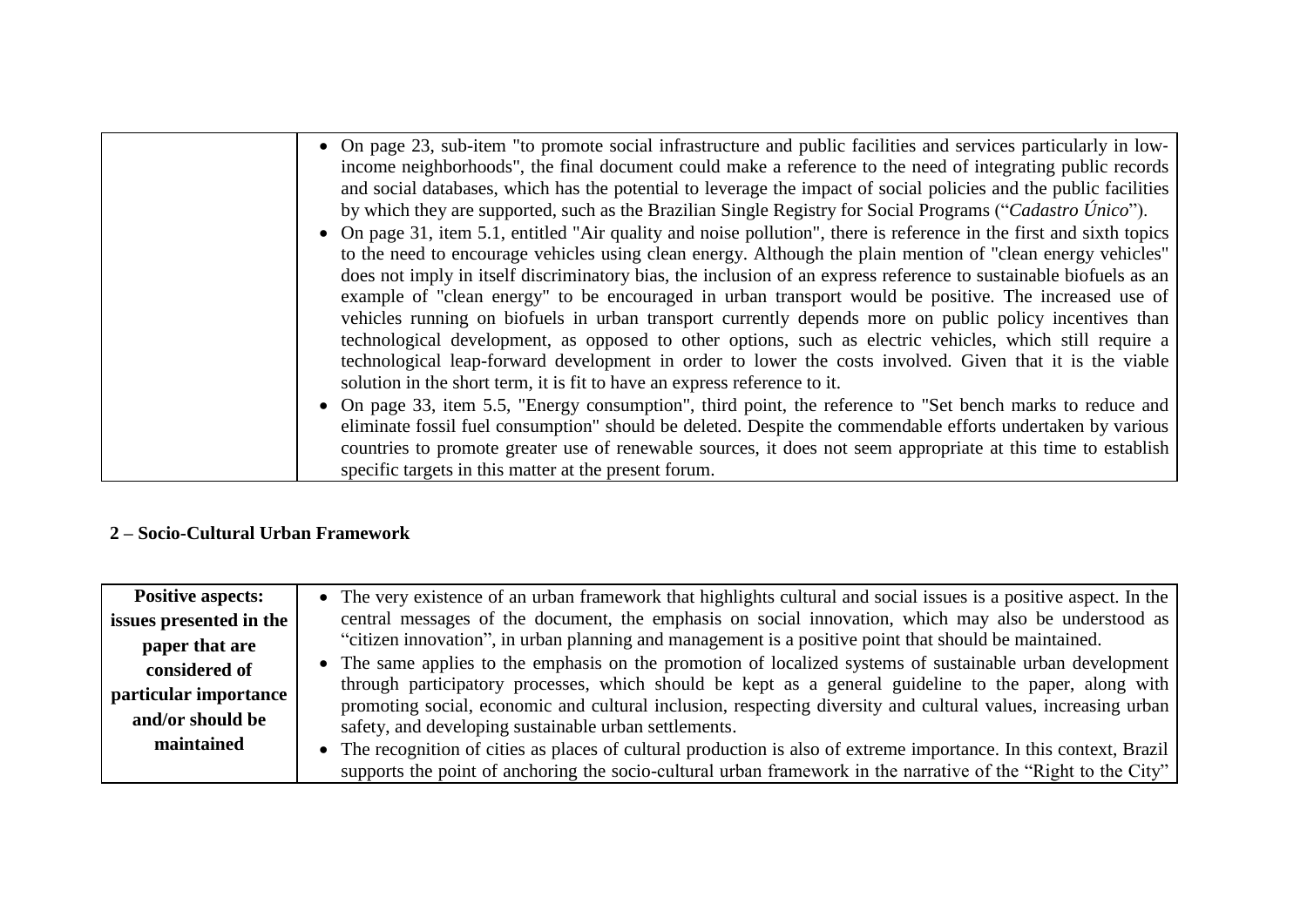|                          | (page 10), which may also be understood as a cultural right. Culture is an important dimension of sustainable<br>urban development and may play an important part in the success of the New Urban Agenda, given its role in<br>the activation of public spaces and in the promotion of a sense of fellowship and belonging between urban<br>dwellers – which in turn may be give rise to a virtuous process of material and immaterial enrichment of cities.<br>The linkage between migration and urban issues should also be maintained in the final document.                                                                                                                                                                                                                                                                                                                                                                                                                                                                                                                                                                                                                                                                                                                                                                                                                                                                                                                                                                                                                                                                             |
|--------------------------|---------------------------------------------------------------------------------------------------------------------------------------------------------------------------------------------------------------------------------------------------------------------------------------------------------------------------------------------------------------------------------------------------------------------------------------------------------------------------------------------------------------------------------------------------------------------------------------------------------------------------------------------------------------------------------------------------------------------------------------------------------------------------------------------------------------------------------------------------------------------------------------------------------------------------------------------------------------------------------------------------------------------------------------------------------------------------------------------------------------------------------------------------------------------------------------------------------------------------------------------------------------------------------------------------------------------------------------------------------------------------------------------------------------------------------------------------------------------------------------------------------------------------------------------------------------------------------------------------------------------------------------------|
| <b>Omissions:</b>        | The need for maintaining or creating large urban spaces for public events should be discussed in the paper.                                                                                                                                                                                                                                                                                                                                                                                                                                                                                                                                                                                                                                                                                                                                                                                                                                                                                                                                                                                                                                                                                                                                                                                                                                                                                                                                                                                                                                                                                                                                 |
| relevant issues that     | Cities, especially the most populous, sometimes lack space for large gatherings of people. Squares and parks                                                                                                                                                                                                                                                                                                                                                                                                                                                                                                                                                                                                                                                                                                                                                                                                                                                                                                                                                                                                                                                                                                                                                                                                                                                                                                                                                                                                                                                                                                                                |
| were not addressed in    | are important to enable and disseminate cultural, artistic and religious practices to large numbers of urban                                                                                                                                                                                                                                                                                                                                                                                                                                                                                                                                                                                                                                                                                                                                                                                                                                                                                                                                                                                                                                                                                                                                                                                                                                                                                                                                                                                                                                                                                                                                |
| the document             | dwellers and allow them to keep their traditions and create new forms of manifestations of urban culture.<br>The document should emphasize the importance of the democratization of communication, as wells as the<br>appreciation of the various means of community communication, independent and peer to peer, especially in<br>light of the fact that the media often contributes to the stigmatization of certain social groups and the feeling of<br>fear and insecurity among citizens.<br>• In addition to protecting cultural diversity, the paper should address ways to promote the diverse cultural<br>dynamics of cities and the incorporation of citizens' innovations and creations in the economy, encouraging<br>micro and small cultural producers with public and private incentives.<br>As observed in the commentaries to Policy Paper 1, the UNESCO Convention on Cultural Diversity (2005)<br>$\bullet$<br>provides the framework to numerous issues discusses in the policy papers, such as the sections "Social aspects:<br>Rights to safety, security and well-being" and "Identity, culture and heritage" of Policy Paper 1, as well as to<br>the reference in Policy Paper 2 to culture and heritage "as a driver and an enabler of sustainable urban<br>development", vision enshrined in the more recent documents produced by UNESCO. The 2005 Convention<br>could be further explored in the policy papers, along with the Convention Concerning the Protection of the<br>World Cultural and Natural Heritage (1972) and the Convention for the Safeguarding of the Intangible<br>Cultural Heritage (2003). |
| <b>Negative aspects:</b> | As observed in the commentaries to Policy Paper 1, the text focuses on recommendations and priorities for                                                                                                                                                                                                                                                                                                                                                                                                                                                                                                                                                                                                                                                                                                                                                                                                                                                                                                                                                                                                                                                                                                                                                                                                                                                                                                                                                                                                                                                                                                                                   |
| approaches               | women, migrants, refugees and IDPs, leaving several other vulnerable groups underrepresented, such as the                                                                                                                                                                                                                                                                                                                                                                                                                                                                                                                                                                                                                                                                                                                                                                                                                                                                                                                                                                                                                                                                                                                                                                                                                                                                                                                                                                                                                                                                                                                                   |
| considered               | youth, older persons, persons with disabilities, children and LGBT persons, as well as persons discriminated                                                                                                                                                                                                                                                                                                                                                                                                                                                                                                                                                                                                                                                                                                                                                                                                                                                                                                                                                                                                                                                                                                                                                                                                                                                                                                                                                                                                                                                                                                                                |
| inconsistent with best   | against by race, religion or ethnicity. The paper could also profit from discussing the urban insertion of groups<br>affected by multiple vulnerabilities – such as, in the case of Brazil, the black youth.                                                                                                                                                                                                                                                                                                                                                                                                                                                                                                                                                                                                                                                                                                                                                                                                                                                                                                                                                                                                                                                                                                                                                                                                                                                                                                                                                                                                                                |
|                          | Some of the recommended actions are related to the creation of new government institutions or NGOs.                                                                                                                                                                                                                                                                                                                                                                                                                                                                                                                                                                                                                                                                                                                                                                                                                                                                                                                                                                                                                                                                                                                                                                                                                                                                                                                                                                                                                                                                                                                                         |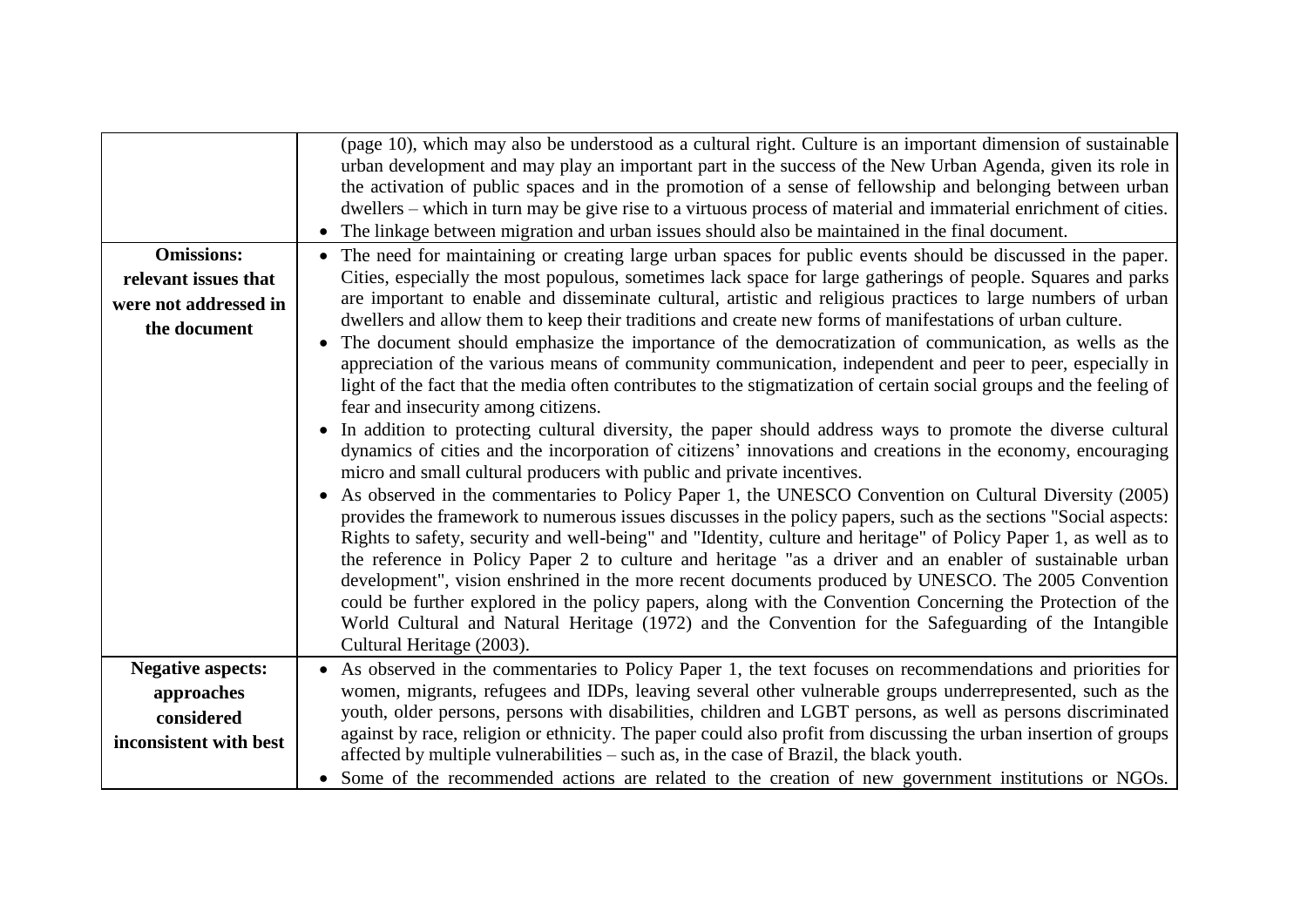| practices in the area                                              | However, it is also important to address strengthening and building capacity of existing institutions.                                                                                                                                                                                                                                                                                                                                                                                                                                                                                                                                                                                                                                                                                                                                                                                                                                                                                                                               |
|--------------------------------------------------------------------|--------------------------------------------------------------------------------------------------------------------------------------------------------------------------------------------------------------------------------------------------------------------------------------------------------------------------------------------------------------------------------------------------------------------------------------------------------------------------------------------------------------------------------------------------------------------------------------------------------------------------------------------------------------------------------------------------------------------------------------------------------------------------------------------------------------------------------------------------------------------------------------------------------------------------------------------------------------------------------------------------------------------------------------|
| <b>Information that</b><br>needs to be corrected<br>and/or updated | On page 6, the expression "health including sexual and reproductive health" should be replaced by "health<br>$\bullet$<br>including sexual and reproductive health and rights".<br>Also on page 6, the term "nutritious food" should be replaced by "food security and nutrition", incorporating<br>$\bullet$<br>the language of Recommendation 3 of the Framework for Action of the Second International Conference on<br>Nutrition (ICN2), available at http://www.fao.org/3/a-mm215e.pdf (Recommendation 3: Strengthen and<br>establish, as appropriate, national cross-government, intersector, multi-stakeholder mechanisms for food<br>security and nutrition to oversee implementation of policies, strategies, programmes and other investments in<br>nutrition. Such platforms may be needed at various levels, with robust safeguards against abuse and conflicts<br>of interest).                                                                                                                                         |
| <b>General comments</b>                                            | The approach on the topics is consistent with Brazil's national policies. However, the text is rather repetitive<br>and does not offer a deep analysis of the addressed issues, impairing a thorough and complex understanding of<br>the topics under discussion. The presentation of best practices and lessons learned can be an interesting way to<br>further develop the subject and confirm the effectiveness of recommendations.<br>Although the policy paper addresses problems and difficulties that hinder the enjoyment of human rights in<br>many modern-day cities, it is worth noting that it sometimes uses a too generalizing language, which could be<br>better seen in context, given the efforts of various local and national governments including Brazil, towards<br>the realization of those rights. This may be observed, for instance, on page 14, "One cannot exclude the<br>responsibilities of the national government but one has to redirect dualism and exclusion and modify the<br>neoliberal model." |
| <b>Specific comments</b>                                           | • Regarding the inclusion of migrants and refugees, it is important to highlight the role local governments may<br>play in the mobilization of the private sector and civil society.<br>It is worth noting that the issues discussed in the paper are also related to tourism, in light of the premise that,<br>$\bullet$<br>in order to meet the needs of a tourist, a city must first and foremost meet the needs of the local community.<br>Particularly, the tackling of socio-cultural issues and the social inclusion of groups in marginalized or<br>vulnerable situations have important positive effects on the sustainable development of tourism.<br>In the elaboration of inclusive urban policies, it is important to consider that many small social mobilization<br>$\bullet$<br>processes have the potential to catalyze major changes, such as sports, culture and education. In this context,<br>Governments should consider the inclusion of the right to participate and transform the city (and the             |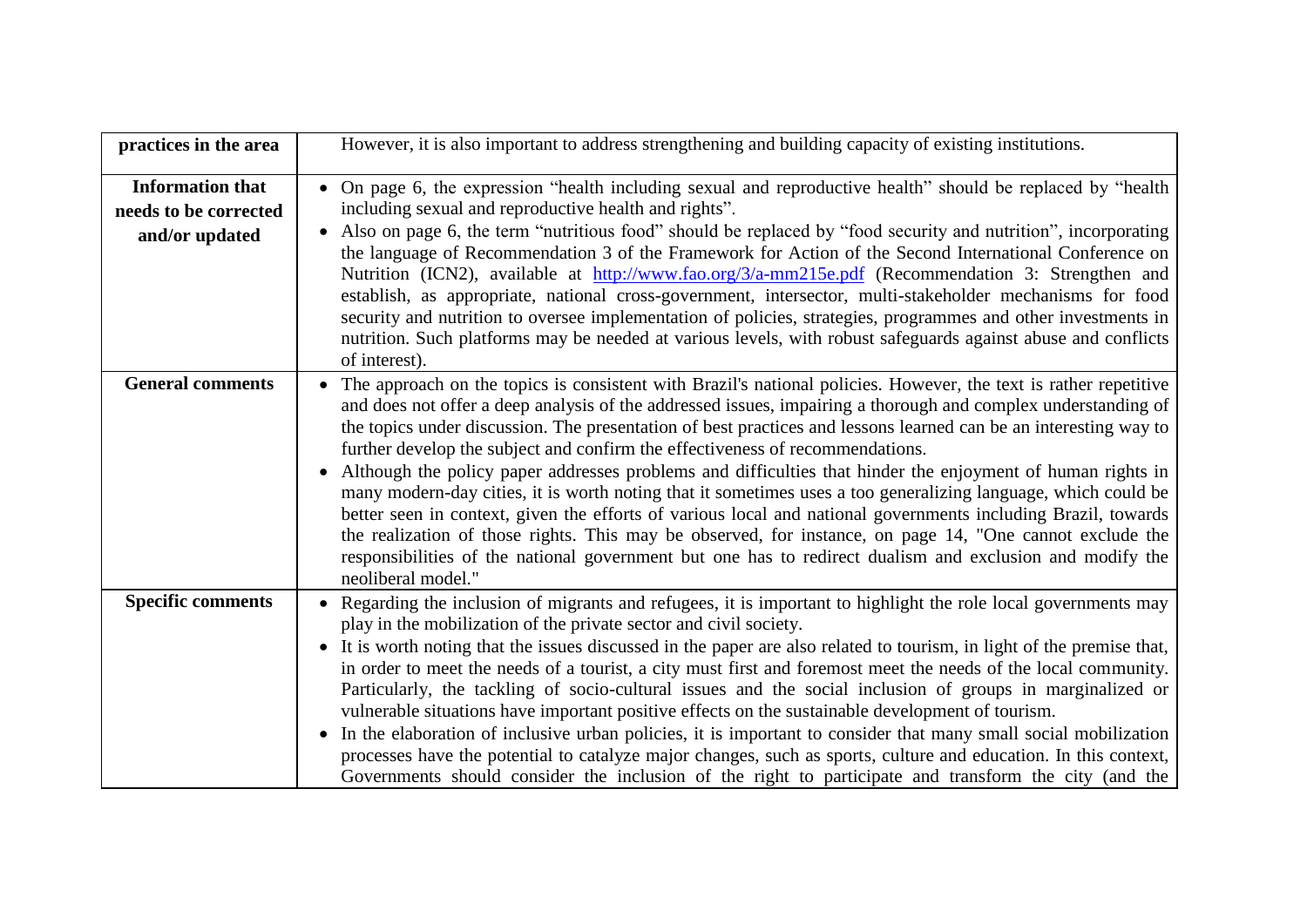| place/country) in school education.                                                                           |
|---------------------------------------------------------------------------------------------------------------|
| • The conservation of cities' immaterial heritage (p. 10) should be further developed in the paper. In this   |
| context, encouraging the exchange of experiences and practices of coexistence based on orality, and the       |
| appreciation of the different traditions as a common good, may increase the meeting and respect between       |
| urban dwellers and stimulate the creation and expansion of local and regional networks, stimulating the sense |
| of belonging.                                                                                                 |

# **4 - Urban Governance, Capacity and Institutional Development**

| <b>Positive aspects:</b> | The importance of including communities in decision-making processes, with emphasis on the promotion of<br>$\bullet$                                                                                        |
|--------------------------|-------------------------------------------------------------------------------------------------------------------------------------------------------------------------------------------------------------|
| issues presented in the  | participation, equity, inclusion and capacity building through new laws or review of existing legislation,                                                                                                  |
| paper that are           | providing new approaches to the urban governance process.                                                                                                                                                   |
| considered of            | • The need for vertical and horizontal cooperation between national and supranational governments.                                                                                                          |
| particular importance    | • The emphasis on the metropolitan question.                                                                                                                                                                |
| and/or should be         | The need to establish urban-rural cooperation.<br>$\bullet$                                                                                                                                                 |
| maintained               | The importance of reinforcing local governments through economic coordination and institutional<br>$\bullet$<br>development, especially by strengthening technical personnel.                               |
|                          |                                                                                                                                                                                                             |
|                          | • The need to ensure appropriate and sufficient resources to implement policies, both through tax revenues and<br>public-private partnerships, as well as through funding and access to national resources. |
|                          | The need for transparency and control of public accounts.<br>$\bullet$                                                                                                                                      |
|                          |                                                                                                                                                                                                             |
| <b>Omissions:</b>        | The suggestion of indicators and forms of monitoring is a positive aspect and should be maintained, but some<br>$\bullet$                                                                                   |
| relevant issues that     | of the proposed indicators are unclear and need to be further detailed.                                                                                                                                     |
| were not addressed in    | Even though there is a good emphasis on the metropolitan question, when addressing the challenges of<br>$\bullet$                                                                                           |
| the document             | metropolitan governance, little attention is devoted to the financing of metropolitan areas, as well as the need                                                                                            |
|                          | to promote multi-level and multi-stakeholders governance capacity, which is crucial to advance in the                                                                                                       |
|                          | provision of well-integrated policies and services. In this regard, the topic "3b. Analyze financial resources                                                                                              |
|                          | required and instruments for their sustainability" should address the issues of "Metropolitan Governance" and                                                                                               |
|                          | "Participation and equity", as was done in the other topics.                                                                                                                                                |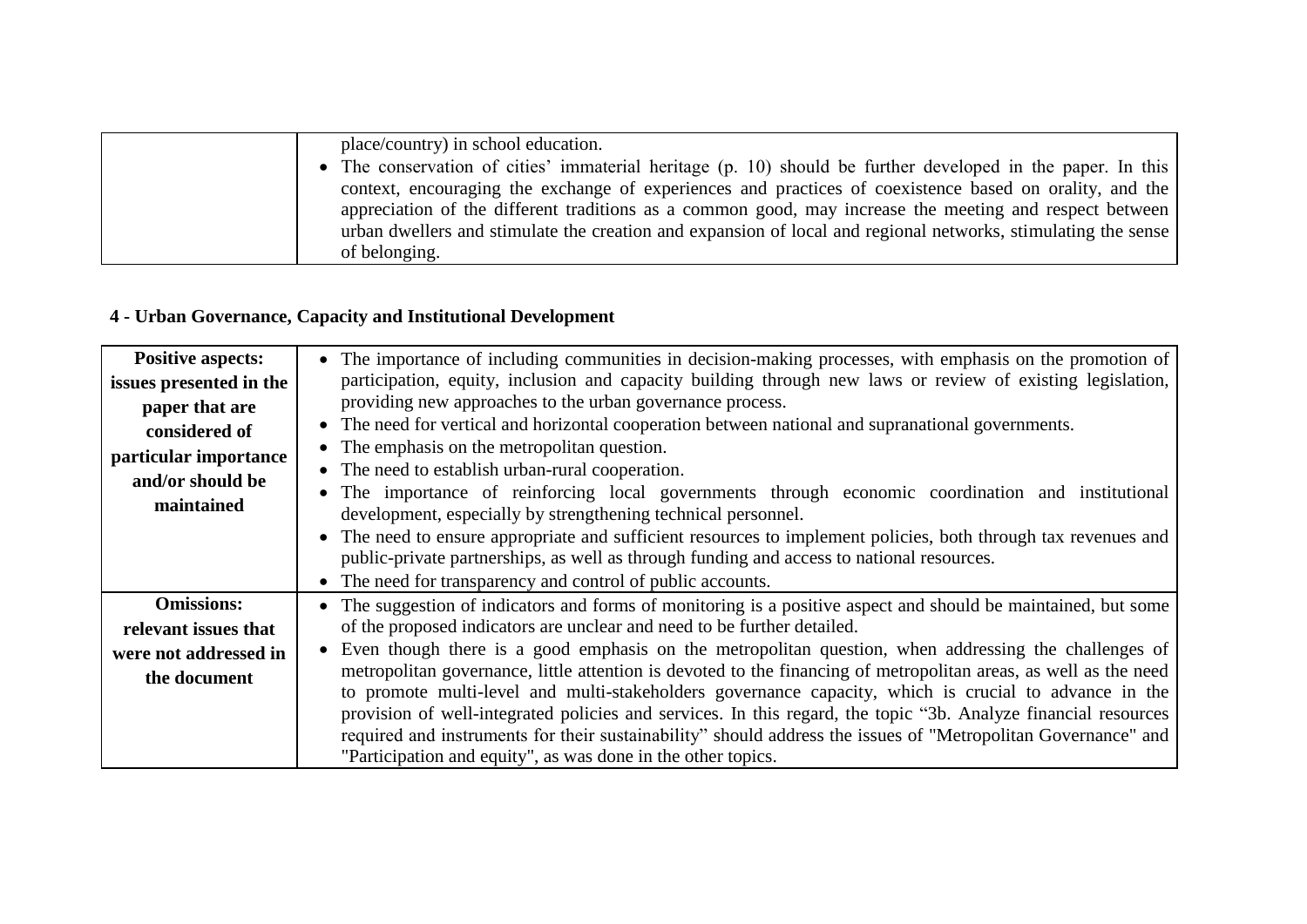| <b>Negative aspects:</b> | • The proposed indicator "the percentage of the urban population living in slums" should be removed, since                                                                                                                                                                                                                                                                                                                                                                                                                                                                                                                                                                                                                                                                                                                                                                                                                                                                                                                                                                                                                                                                                                                                                                                                                                                                                                                    |
|--------------------------|-------------------------------------------------------------------------------------------------------------------------------------------------------------------------------------------------------------------------------------------------------------------------------------------------------------------------------------------------------------------------------------------------------------------------------------------------------------------------------------------------------------------------------------------------------------------------------------------------------------------------------------------------------------------------------------------------------------------------------------------------------------------------------------------------------------------------------------------------------------------------------------------------------------------------------------------------------------------------------------------------------------------------------------------------------------------------------------------------------------------------------------------------------------------------------------------------------------------------------------------------------------------------------------------------------------------------------------------------------------------------------------------------------------------------------|
| approaches               | there are several urbanized slums that provide adequate infrastructure. By the same token, the most                                                                                                                                                                                                                                                                                                                                                                                                                                                                                                                                                                                                                                                                                                                                                                                                                                                                                                                                                                                                                                                                                                                                                                                                                                                                                                                           |
| considered               | appropriate indicators relate to the measurement of access to public services, security of tenure and                                                                                                                                                                                                                                                                                                                                                                                                                                                                                                                                                                                                                                                                                                                                                                                                                                                                                                                                                                                                                                                                                                                                                                                                                                                                                                                         |
| inconsistent with best   | infrastructure – which are already considered in other proposed indicators.                                                                                                                                                                                                                                                                                                                                                                                                                                                                                                                                                                                                                                                                                                                                                                                                                                                                                                                                                                                                                                                                                                                                                                                                                                                                                                                                                   |
| practices in the area    | • The creation of federal states/provinces that reflect metropolitan boundaries (p. 13) cannot be considered a<br>factor of urban governance success or institutional capacity, given the existence of growing/expanding<br>metropolitan areas, which thwarts the creation of states or provinces with changing borders.<br>• The target of increasing the share of budgets managed by local governments (p. 15) disregards the fact that                                                                                                                                                                                                                                                                                                                                                                                                                                                                                                                                                                                                                                                                                                                                                                                                                                                                                                                                                                                     |
|                          | this share is already significant in countries with tradition of municipal autonomy. This goal should be<br>replaced by the target of guaranteeing a percentage in the sharing of resources that is proportional and<br>appropriate to the local government's duties and responsibilities.<br>• It is important to consider that the implementation of key actions 1 and 3 (p. 19: local law review, territorial                                                                                                                                                                                                                                                                                                                                                                                                                                                                                                                                                                                                                                                                                                                                                                                                                                                                                                                                                                                                              |
|                          | cohesion and financing of subnational governments) also relies heavily on states/provinces and should not be<br>attributed exclusively to national governments. Likewise, the implementation of key actions 5 and 6<br>(transparency and new technologies in urban and territorial management) may involve purely local<br>responsibility, and not shared responsibilities between local governments and the national government, as<br>suggested in the document.                                                                                                                                                                                                                                                                                                                                                                                                                                                                                                                                                                                                                                                                                                                                                                                                                                                                                                                                                            |
|                          | • The indicator "the convergence of voting patterns in metropolitan regions" (p. 21) should also be suppressed,<br>given that electoral discrepancies are the result of the democratic process and occur even between<br>neighborhoods and districts of the same municipality. Thus, it may also occur between different locations in<br>the same metropolitan area.<br>• On page 7, as regards the affirmation "Demographic change and ageing societies will lead to greater risks of<br>isolation within metropolitan regions and put additional pressures on cost effectiveness of key services (above<br>all health)", the expression "above all health" should be suppressed. What should be emphasized is the<br>universal access to health that guarantees health care for all, throughout life, combined with other protection<br>policies and social inclusion of this aging population, so that they can contribute positively to society. Healthy<br>ageing is not just the absence of illness, but the maintenance of functional ability. According the World Report<br>on Ageing and Health: "[r]ather than portraying expenditures on older people as a cost, these are considered as<br>investments that enable the well-being and various contributions of older people. These investments include<br>expenditures on health systems, long-term care and on enabling environments more broadly. The return on |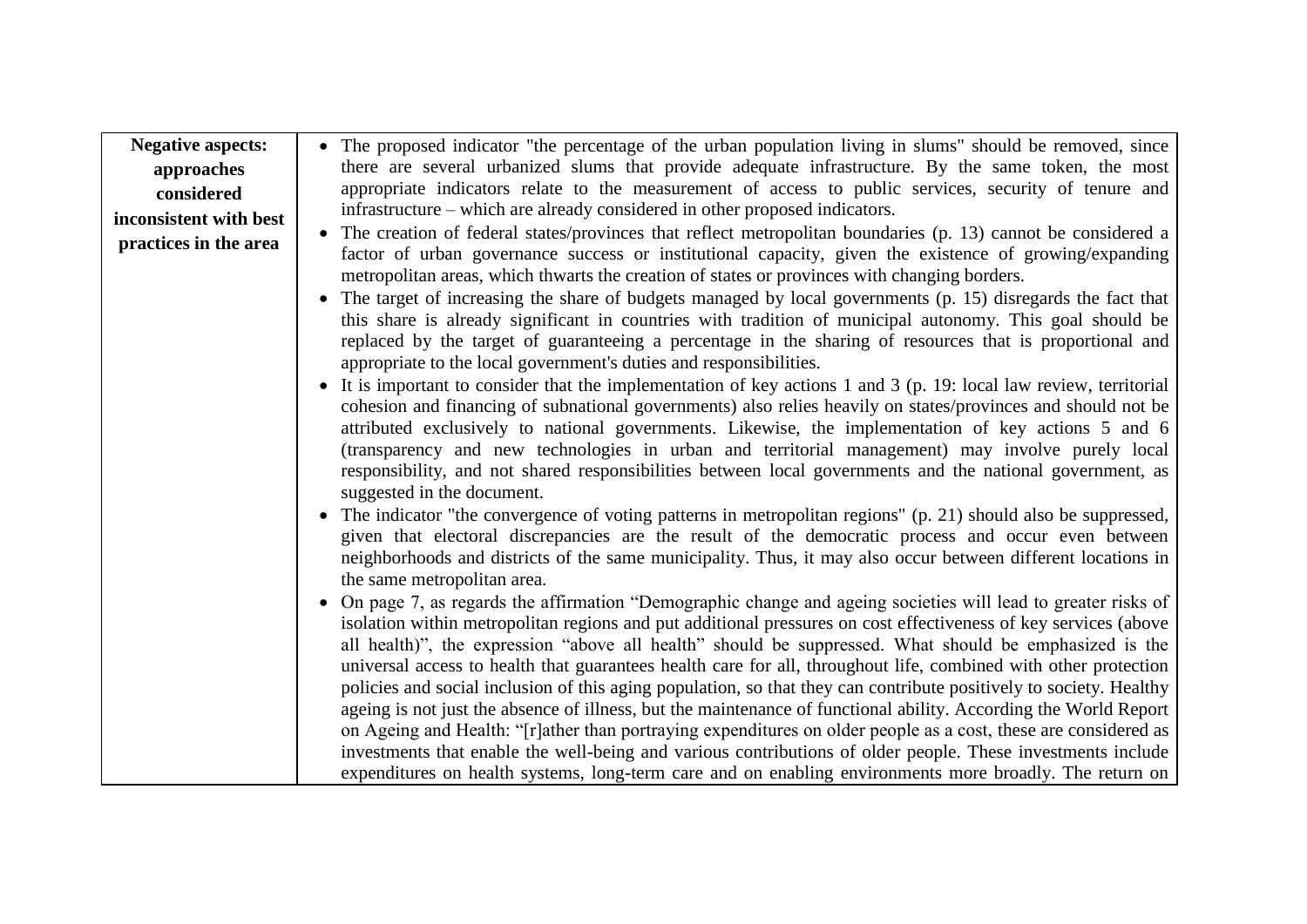|                            | some of these investments is obvious (for example, better health from appropriate investment in health<br>systems leads to increased participation in society). Others may be less direct and less obvious but require<br>equal consideration: for example, investment in long-term care will not only benefit older people who have<br>significant losses of capacity but can also allow women to remain in the workforce instead of at home caring<br>for older relatives; the availability of long-term care may also foster social cohesion by sharing risk across the<br>community" (p. 17, http://apps.who.int/iris/bitstream/10665/186463/1/9789240694811_eng.pdf?ua=1).                                                                                                                              |
|----------------------------|--------------------------------------------------------------------------------------------------------------------------------------------------------------------------------------------------------------------------------------------------------------------------------------------------------------------------------------------------------------------------------------------------------------------------------------------------------------------------------------------------------------------------------------------------------------------------------------------------------------------------------------------------------------------------------------------------------------------------------------------------------------------------------------------------------------|
| <b>Additional comments</b> | • The identification of common external factors favorable to the success of policy priorities should be<br>highlighted as a general positive aspect, especially "crisis as opportunity or big flagship events (Barcelona vs.<br>Athens in the case of Olympics)." The importance and impact of mega-events should be emphasized, not only<br>at metropolitan level, but also at other levels and cities.<br>• Vertical, horizontal and cross-sectoral cooperation should be added to the list of criteria for identifying policy<br>priorities $(p. 10)$ .<br>• The text affirms that urban-rural collaboration is a vital challenge for metropolitan governance. It is important<br>to bear in mind that this cooperation should take place between any level of cities, not only at metropolitan<br>level. |

# **5 – Municipal Finance and Local Fiscal Systems**

| <b>Positive aspects:</b> | • The importance of applying resources to reduce inequality and promote human rights.                          |
|--------------------------|----------------------------------------------------------------------------------------------------------------|
| issues presented in the  | The importance of strengthening transparency: relationship between tax obligations, public spending and the    |
| paper that are           | social return of expenditures.                                                                                 |
| considered of            | The need to structure public spending according to the real needs of the population, including the importance  |
| particular importance    | of participatory budgeting strategies.                                                                         |
| and/or should be         | • The need to create new forms of financing climate change response strategies.                                |
| maintained               | • The need to develop financial and institutional modalities for metropolitan areas.                           |
|                          | The importance of legal and institutional frameworks required for effective local collection of own-source     |
|                          | revenue, as well as the need to expand local capacity of indebtedness and fiscal management.                   |
|                          | The importance of strengthening municipalities' financing strategies, including the capture of land valuation. |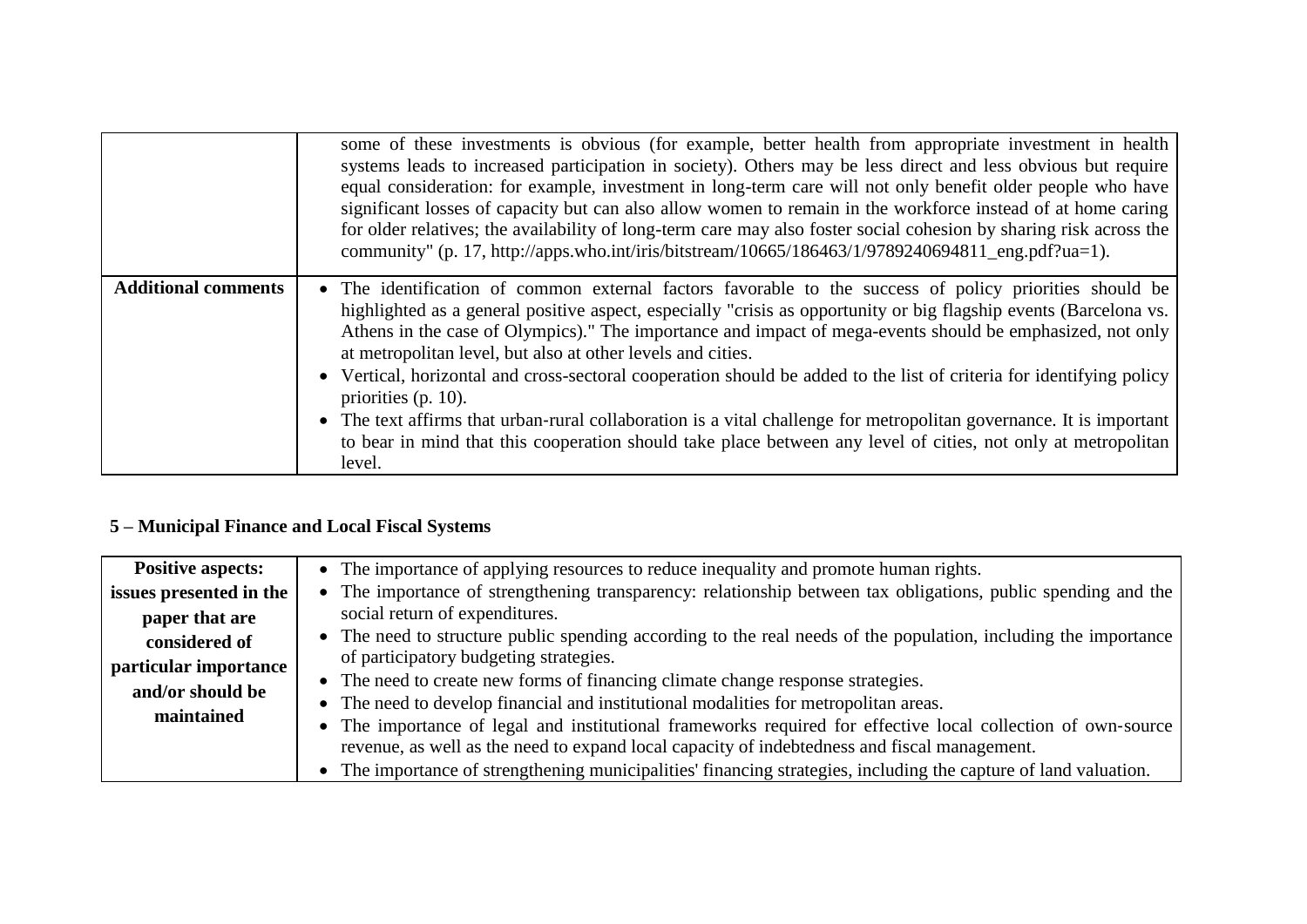| <b>Omissions:</b><br>relevant issues that<br>were not addressed in<br>the document                      | • The paper could deepen the discussion on the special financing challenges faced by small municipalities.<br>Funding for urban services and infrastructure with private sector participation was not fully developed in the<br>$\bullet$<br>paper. The topic that addresses PPPs should highlight the following aspects, considered crucial to the adequate<br>functioning of such partnerships: 1) a robust legal framework - whose institutionalization begins by appropriate<br>legislation debated with society; 2) effective monitoring mechanisms; 3) careful design, preparation,<br>evaluation, acquisition, contracting and supervision; 4) guarantees are a fundamental part of the process and<br>should comprise the legal and governance framework. These complex variables involve capacity building in<br>the public sector for the coordination and management of PPP programs.<br>The paper could address the alignment of national government's transfers with municipalities' medium to long<br>term planning.                                                                                                                                                                                  |
|---------------------------------------------------------------------------------------------------------|---------------------------------------------------------------------------------------------------------------------------------------------------------------------------------------------------------------------------------------------------------------------------------------------------------------------------------------------------------------------------------------------------------------------------------------------------------------------------------------------------------------------------------------------------------------------------------------------------------------------------------------------------------------------------------------------------------------------------------------------------------------------------------------------------------------------------------------------------------------------------------------------------------------------------------------------------------------------------------------------------------------------------------------------------------------------------------------------------------------------------------------------------------------------------------------------------------------------|
| <b>Negative aspects:</b><br>approaches<br>considered<br>inconsistent with best<br>practices in the area | • To some extent, it is important to highlight the risk of centralization of investments in cities by national<br>governments, removing municipalities' ability to decide on their local priorities. On the other hand, the<br>complete budget decentralization may not be an adequate way to improve the quality of expenditure (including<br>due to the limited management capacity of local governments). In this context, it is more important to promote<br>dialogue and cooperation between different levels of government, respecting, on one hand, the ability of<br>management and financing of national governments and, on the other, the autonomy of local governments and<br>their legitimacy to define investment priorities.                                                                                                                                                                                                                                                                                                                                                                                                                                                                         |
| <b>General comments</b>                                                                                 | The policy paper takes a municipalist view of the issue of financing, implying that the less interference from<br>the national government in resource management, the better (aiming at the same time for an ideal situation of<br>full capacity of municipal management). Such a view translates into an idea of "empowerment" of cities to<br>address urban issues $-$ a premise that is appropriate and consistent with the Brazilian federative model.<br>However, as regards the specific topic of financing, full allocative and management decentralization may not<br>be the ideal model, because it would hamper redistributive policies and the fight against regional inequalities.<br>Finally, rather than expand the amount of resource transfers from central governments to municipalities, it is<br>necessary to increase the self-financing capacity of local governments - improving their tax management and<br>promoting the use of alternative sources of financing, such as social management of real estate valuation and<br>securitization of municipal assets. The New Urban Agenda should address the possibilities of expanding<br>national and international cooperation on this topic. |
| <b>Specific comments</b>                                                                                | Regarding the expansion of revenue collection, it is important to emphasize the need of accurate information<br>on the tax base (good and updated records in order to integrate information and avoid rework). As far as                                                                                                                                                                                                                                                                                                                                                                                                                                                                                                                                                                                                                                                                                                                                                                                                                                                                                                                                                                                            |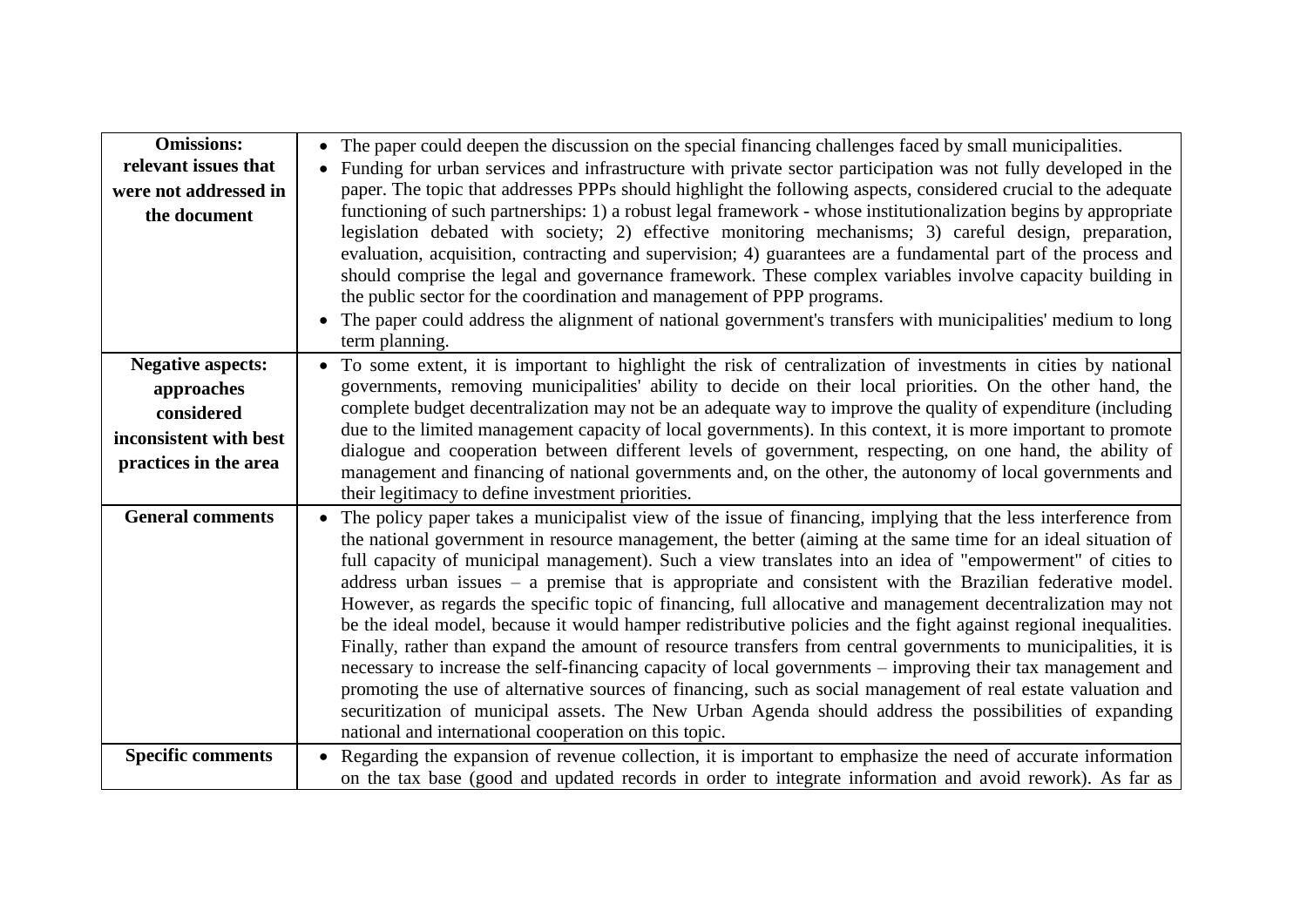| property taxes are concerned, it is important to bear in mind that they should be kept at fair prices and updated |
|-------------------------------------------------------------------------------------------------------------------|
| according to the structuring characteristics of the territory, the particulars of the buildings and residents' or |
| users' payment capacity. In addition to being important sources of revenue, updated property taxes can help       |
| control land prices, as well as prices of commercial and residential units.                                       |
| • The final document should also discuss the use of mechanisms such as "created land" ("solo criado") and         |
| charges for additional building rights as a way of increasing revenues for urban development, as well as the      |
| possibility of "securitization" of these rights to build (granted against payment by the government) for use as   |
| loan guarantees and/or trading in capital markets.                                                                |
| • As regards the adequate functioning of legal and institutional frameworks, it is important to strengthen local  |
| capacity for the proper taxes and duties' calculation.                                                            |
| • The policy paper should also discuss private financing possibilities of urban development (including innovative |
| strategies such as crowdfunding) and the importance of including informal situations in tax management for        |
| both the expansion of revenue and the promotion of the recognition of these situations (forms of inclusion), as   |
| well as a fiscal education strategy.                                                                              |

# **6 - Urban Spatial Strategies**

| <b>Positive aspects:</b><br>issues presented in the<br>paper that are<br>considered of<br>particular importance<br>and/or should be<br>maintained | • The importance of aligning the document with Sustainable Development Goal 11, including the emphasis on<br>the access to safe, inclusive and accessible green and public spaces and the importance of supporting<br>economic, social and environmental links between urban, peri-urban and rural areas.<br>• The need to foster participation in public space planning and design.<br>• The reference to alternative strategies for areas where traditional measures failed. |
|---------------------------------------------------------------------------------------------------------------------------------------------------|--------------------------------------------------------------------------------------------------------------------------------------------------------------------------------------------------------------------------------------------------------------------------------------------------------------------------------------------------------------------------------------------------------------------------------------------------------------------------------|
| <b>Omissions:</b>                                                                                                                                 | • The document fails to address urban problems in light of the urban land market and its potential regulation by                                                                                                                                                                                                                                                                                                                                                               |
| relevant issues that                                                                                                                              | the government, including through mechanisms to capture the added value generated by public investments or                                                                                                                                                                                                                                                                                                                                                                     |
| were not addressed in                                                                                                                             | changes in urban rules. The possibility of addressing the price of urban land and policies that can influence it                                                                                                                                                                                                                                                                                                                                                               |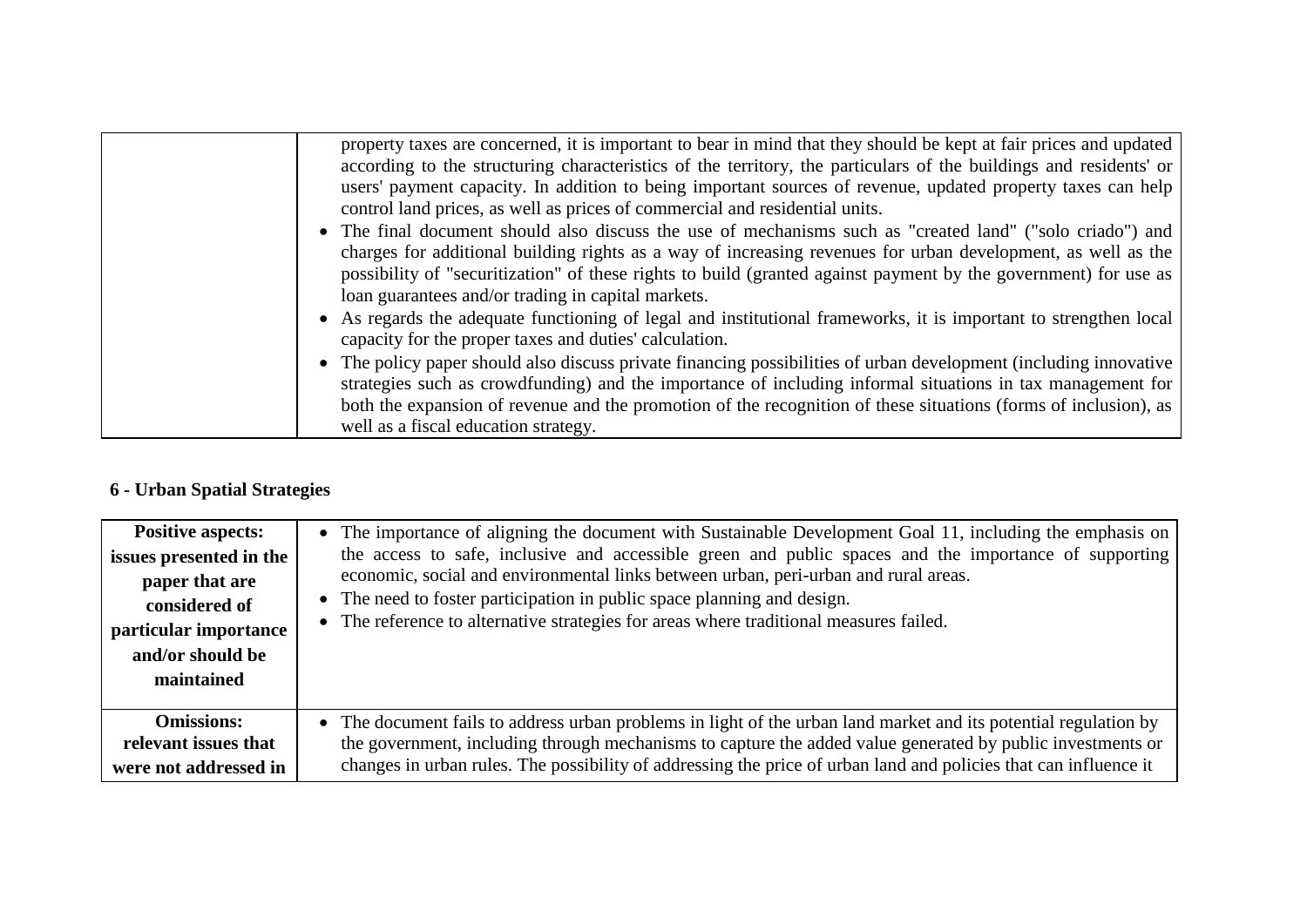| the document             | should be considered, considering, among others, the aim of making the land served by infrastructure                                                                                                                                    |
|--------------------------|-----------------------------------------------------------------------------------------------------------------------------------------------------------------------------------------------------------------------------------------|
|                          | affordable to the poor.                                                                                                                                                                                                                 |
|                          | • The document addresses insufficiently the issue of spatial segregation in urban areas and its relation with the<br>maldistribution of urban infrastructure in the cities.                                                             |
|                          | Discussions on the issue of land value, real estate market and urban land speculation and consequences of<br>$\bullet$<br>territorial segregation were also absent.                                                                     |
|                          | The paper should deepen the discussion on underutilized land and buildings, addressing mechanisms aimed at<br>$\bullet$<br>promoting the occupation and use of underutilized real estate, especially in areas with good infrastructure. |
|                          | • The issues discussed in the paper were not discussed under the perspective of metropolitan areas, leaving a<br>void on which spatial planning measures should be adopted between local and metropolitan areas.                        |
|                          | The indicators mentioned in the text should be further detailed, describing innovations and alternatives on the<br>$\bullet$<br>implementation and monitoring of the New Urban Agenda.                                                  |
|                          | • As regards green areas, the document should also discuss the situation of the rivers in the cities, where many<br>are channeled, diverted, embanked or polluted, as well as their linkage with urban green areas – which are          |
|                          | crucial to ensure the health of water bodies and the provision of ecosystem services related to the quantity and<br>quality of water, as well as recharge areas, which are lost by the high impermeabilization of urban soil.           |
|                          | On page 6, the paper should highlight the most important points of the reviewed key publications/documents.<br>$\bullet$                                                                                                                |
| <b>Negative aspects:</b> | • The document is rather alarmist on the question of population growth $(p. 4)$ –mentioning, for instance, the risk                                                                                                                     |
| approaches               | of rural regions' cultural destruction based on the mere prospect of a reduction of only 1% of the rural                                                                                                                                |
| considered               | population- and disregards the fact that migration changes significantly the distribution of estimated                                                                                                                                  |
| inconsistent with best   | population growth. Furthermore, the paper addresses the persistence of poverty without taking into account                                                                                                                              |
| practices in the area    | recent advances in the fight against this challenge all over the world, and envisages a scenario of<br>environmental disasters, without taking into account international developments in environmental protection.                     |
|                          | Although it is necessary to allocate a significant percentage of urban for public spaces, the requirement to<br>$\bullet$                                                                                                               |
|                          | allocate 45% of it (p. 8 and 15) does not take into account typical housing needs of the most populous and                                                                                                                              |
|                          | developing countries and could hamper options for more compact cities.                                                                                                                                                                  |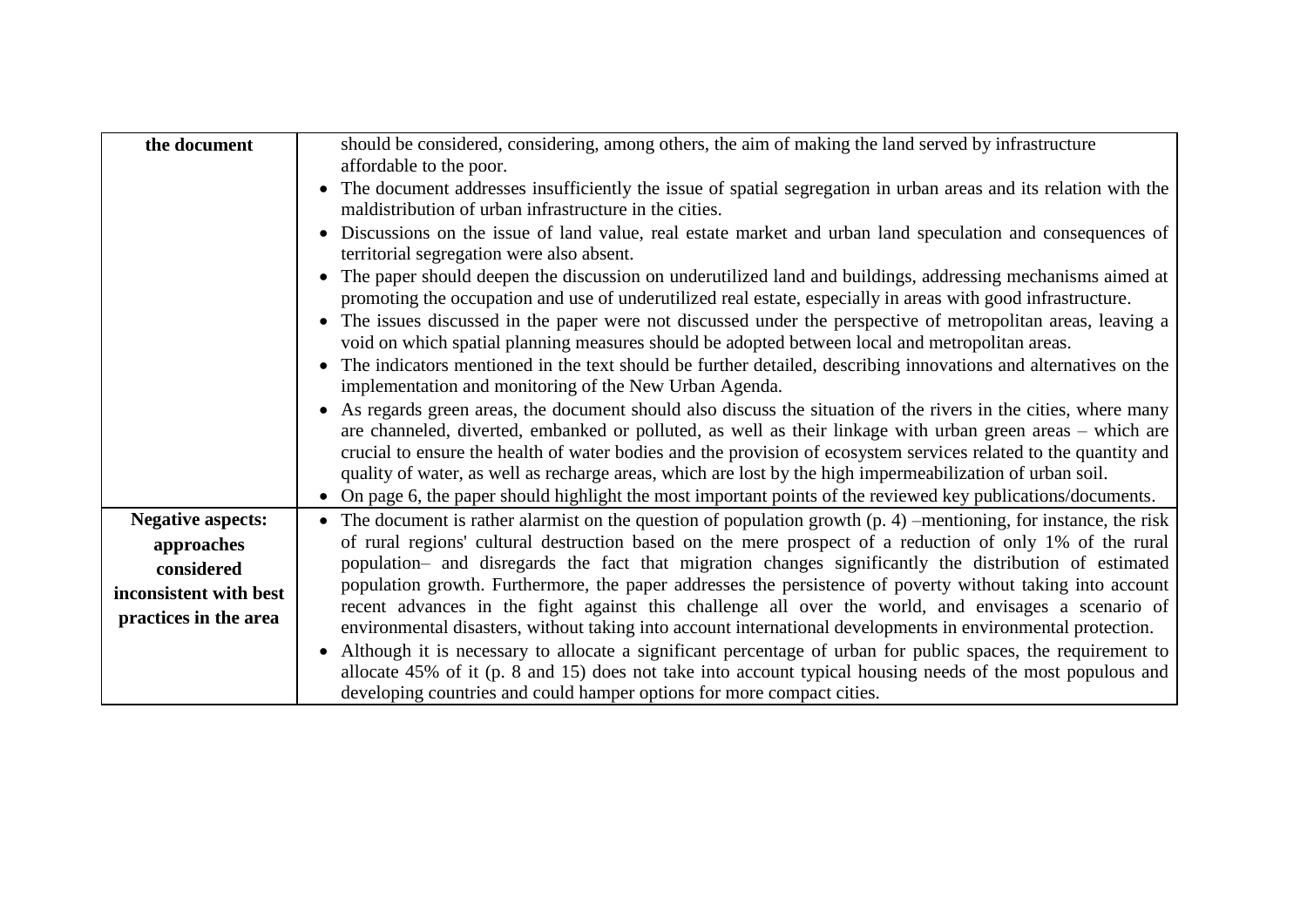| <b>Information that</b>    | • On page 9, the reference to a qualitative concept of urbanization could be made clearer.                                                                                                                                                                                                                                                                                                                                                                                                                                                                                                                                                                                                                                                                                                                                                                                                                                                                                                                                                                                                                                                                                                                                                                                                                                         |
|----------------------------|------------------------------------------------------------------------------------------------------------------------------------------------------------------------------------------------------------------------------------------------------------------------------------------------------------------------------------------------------------------------------------------------------------------------------------------------------------------------------------------------------------------------------------------------------------------------------------------------------------------------------------------------------------------------------------------------------------------------------------------------------------------------------------------------------------------------------------------------------------------------------------------------------------------------------------------------------------------------------------------------------------------------------------------------------------------------------------------------------------------------------------------------------------------------------------------------------------------------------------------------------------------------------------------------------------------------------------|
| needs to be corrected      |                                                                                                                                                                                                                                                                                                                                                                                                                                                                                                                                                                                                                                                                                                                                                                                                                                                                                                                                                                                                                                                                                                                                                                                                                                                                                                                                    |
| and/or updated             |                                                                                                                                                                                                                                                                                                                                                                                                                                                                                                                                                                                                                                                                                                                                                                                                                                                                                                                                                                                                                                                                                                                                                                                                                                                                                                                                    |
| <b>Additional comments</b> | The paper could discuss the role of urban legislation in creating incentives for promoting public and private<br>$\bullet$<br>buildings that are urban-friendly through the implementation of public fruition areas, internal roads for public<br>use and active façades and integrating private projects into public spaces. Governments can encourage or<br>require that public or private projects provide for a percentage of land allocated to areas for public enjoyment -<br>small squares of collective use integrated to the street. The internal roads for public use may be crossing paths<br>aimed at non-motorized modes of transport that shorten distances and enable greater safety and comfort to<br>pedestrians.<br>As regards the development of new urban-rural relationships supportive of sustainable urban development,<br>$\bullet$<br>urban centers should support agricultural production activity aimed at providing adequate food supply to meet<br>their demand – while rural areas should receive specific policies, more urbanized areas may also allocate<br>spaces for the development of urban agriculture. In this context, it is worth highlighting the importance of<br>promoting actions in urban and peri-urban agroecology, creating green belts around cities to produce healthy<br>food. |
|                            | As already noted in commentaries to Policy Paper 1, it is necessary to bear in mind the need to plan urban<br>space so that it does not form an obesogenic environment. In this regard, it is important to develop public<br>actions and policies that prevent urban dwellers (especially the poorest) from adopting a sedentary life routine<br>and ingesting a diet high in processed foods and with high levels of sodium and fat, because of the poor<br>conditions in the daily routine.<br>In the elaboration of recommendations of access to inclusive spaces, it is important to bear in mind that the<br>$\bullet$<br>prioritization of underserved portions of the city $(p.11)$ , exemplified by the issue of infrastructure in informal<br>settlements, should be associated with land regularization, so that it does not become an incentive for more<br>illegal occupation.                                                                                                                                                                                                                                                                                                                                                                                                                                         |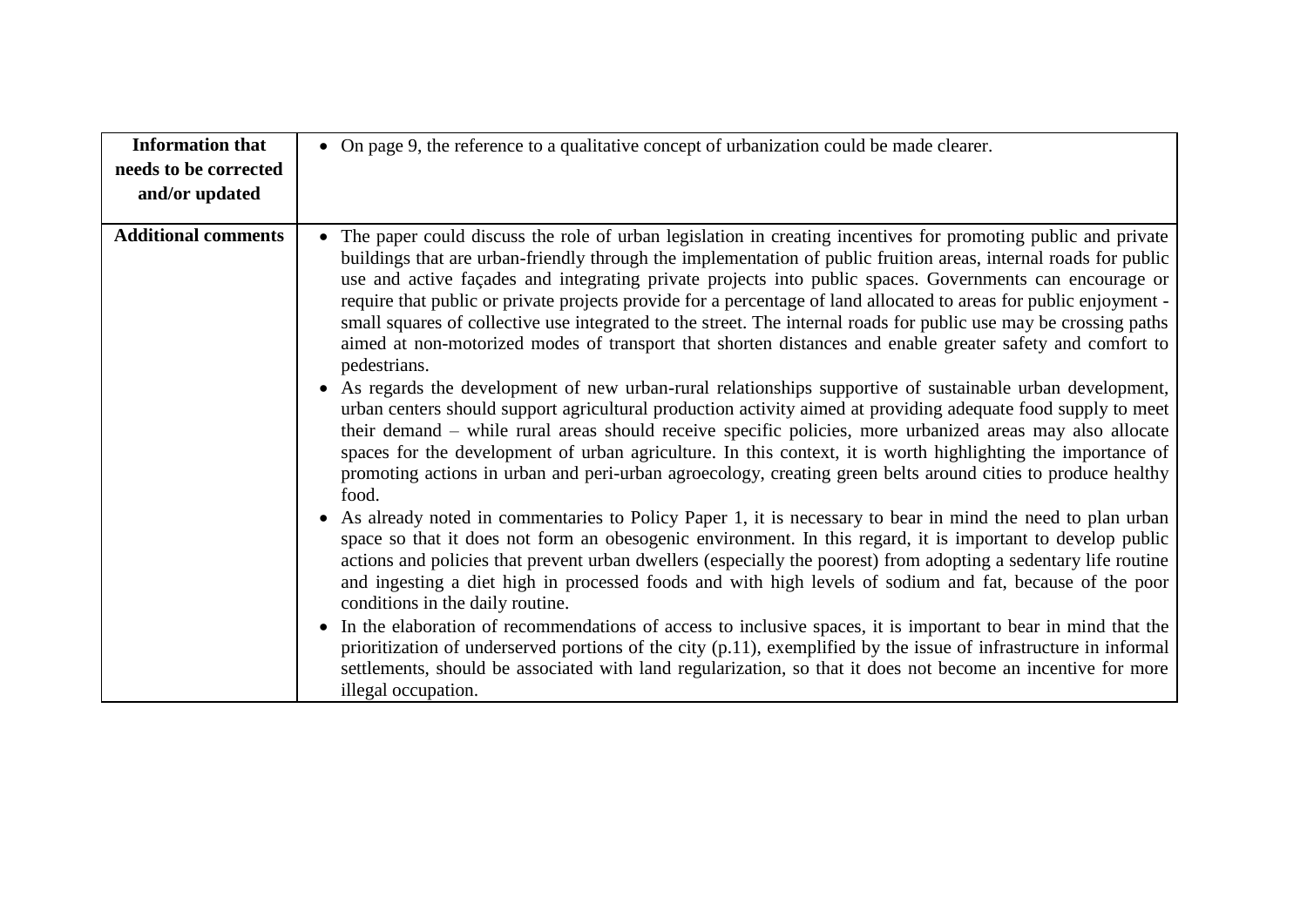# **7 - Urban Economic Development Strategies**

| <b>Positive aspects:</b><br>issues presented in the<br>paper that are<br>considered of<br>particular importance<br>and/or should be<br>maintained | • The need to consider the specificities of local conditions in the formulation of economic development<br>strategies for cities and the recognition that there is no single recommendation able to encompass the<br>different local characteristics.<br>The emphasis on job creation and formalization as key measures for social inclusion, economic vitality and<br>urban sustainable development.<br>The emphasis on the importance of land use policies for the formulation of sustainable urban development<br>strategies.<br>The recognition of connectivity as a driver of greater productivity in urban services and activities.<br>$\bullet$<br>The importance of planning and monitoring for the elaboration of successful sustainable development<br>strategies. |
|---------------------------------------------------------------------------------------------------------------------------------------------------|------------------------------------------------------------------------------------------------------------------------------------------------------------------------------------------------------------------------------------------------------------------------------------------------------------------------------------------------------------------------------------------------------------------------------------------------------------------------------------------------------------------------------------------------------------------------------------------------------------------------------------------------------------------------------------------------------------------------------------------------------------------------------|
| <b>Omissions:</b>                                                                                                                                 | • The document did not discuss institutional strategies for conurbations, metropolitan areas and other                                                                                                                                                                                                                                                                                                                                                                                                                                                                                                                                                                                                                                                                       |
| relevant issues that                                                                                                                              | settlements where there are common problems requiring an intermediate coordination between cities and the<br>sub-national entities.                                                                                                                                                                                                                                                                                                                                                                                                                                                                                                                                                                                                                                          |
| were not addressed in                                                                                                                             | The paper should further discuss the role of metropolitan areas in the topic of "clearer demarcation of                                                                                                                                                                                                                                                                                                                                                                                                                                                                                                                                                                                                                                                                      |
| the document                                                                                                                                      | boundary of competencies between central, state, metropolitan and local governments" (p. 19), as well as in<br>job creation policies, addressing, for instance, the potential positive effects of combining employment<br>policies with regional polynucleation.                                                                                                                                                                                                                                                                                                                                                                                                                                                                                                             |
|                                                                                                                                                   | The paper should deepen the discussion on how information and communication technologies can boost<br>connectivity and how this increased connectivity can lead to better urban services and business environment.                                                                                                                                                                                                                                                                                                                                                                                                                                                                                                                                                           |
|                                                                                                                                                   | Given the importance of decent work in the promotion of social inclusion in the cities, the paper should<br>recommend the adoption of decent work indicators at the local level for the monitoring and evaluation of the<br>challenges mentioned in the document.                                                                                                                                                                                                                                                                                                                                                                                                                                                                                                            |
|                                                                                                                                                   | The paper should also give more attention to the discussion of measures aimed at reducing gender inequality<br>in the world of work.                                                                                                                                                                                                                                                                                                                                                                                                                                                                                                                                                                                                                                         |
|                                                                                                                                                   | On page 22, SDG 3 (Ensure healthy lives and promote well-being for all) should be included among the other<br>linkages with the Agenda 2030.                                                                                                                                                                                                                                                                                                                                                                                                                                                                                                                                                                                                                                 |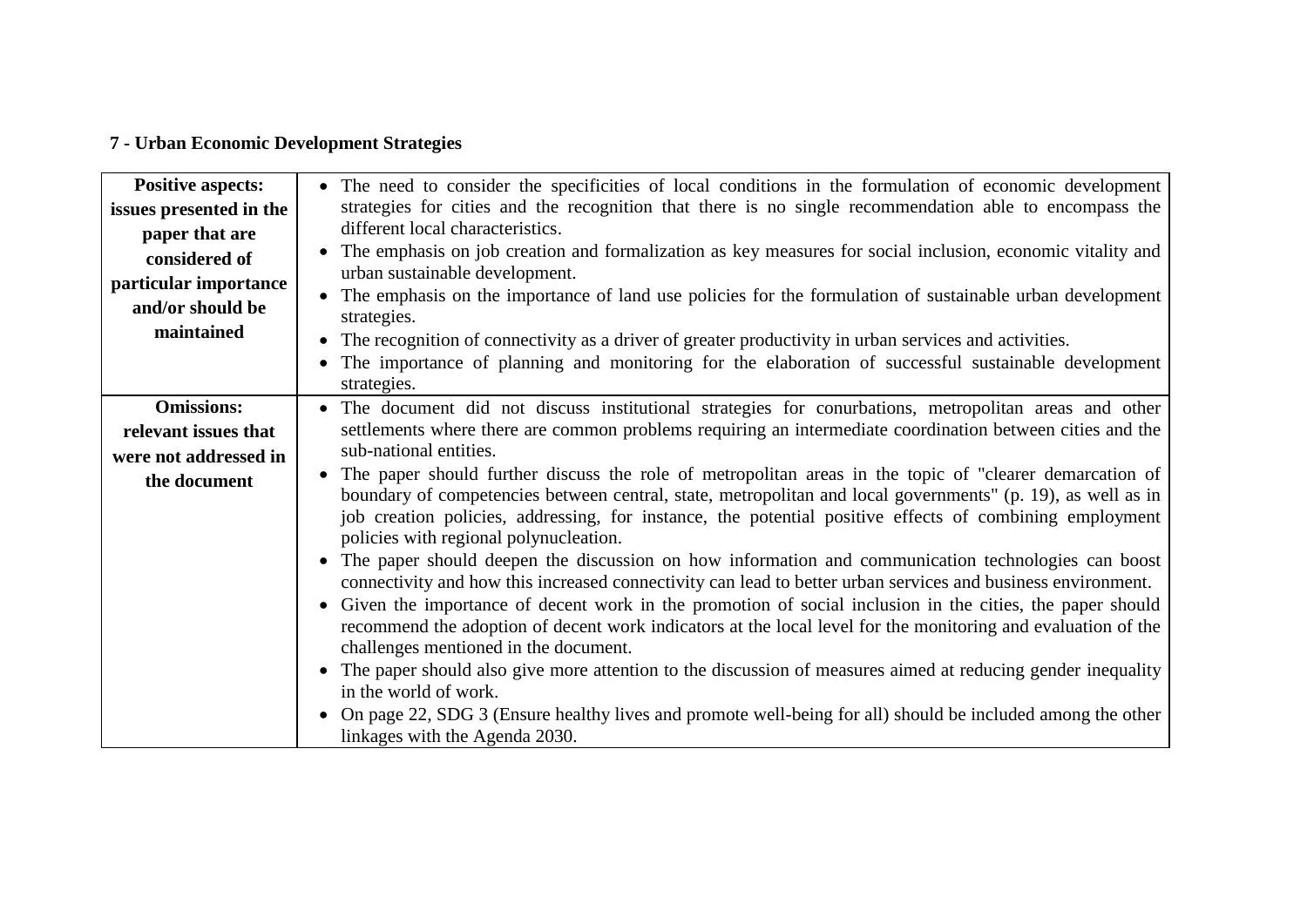| <b>Information that</b>    | • On page 2, the expression "food security" should be replaced by "sustainable food systems", language agreed                                                                                                                                                                                                                                                                                                                                                                                                                                                                                                                                                                                                                                                                                                                                                             |
|----------------------------|---------------------------------------------------------------------------------------------------------------------------------------------------------------------------------------------------------------------------------------------------------------------------------------------------------------------------------------------------------------------------------------------------------------------------------------------------------------------------------------------------------------------------------------------------------------------------------------------------------------------------------------------------------------------------------------------------------------------------------------------------------------------------------------------------------------------------------------------------------------------------|
| needs to be corrected      | in the Framework for Action at the Second International Conference on Nutrition (ICN2), available at                                                                                                                                                                                                                                                                                                                                                                                                                                                                                                                                                                                                                                                                                                                                                                      |
| and/or updated             | http://www.fao.org/ $3/a$ -mm $215e.pdf$ .                                                                                                                                                                                                                                                                                                                                                                                                                                                                                                                                                                                                                                                                                                                                                                                                                                |
| <b>Additional comments</b> | • Despite being a recurring theme throughout the text, there are no specific indicators on the effectiveness of<br>land use policies. Indicators on formalization of urban land use and on housing in risk areas should be<br>incorporated as the minimum necessary to fill this gap.<br>• In the elaboration of recommendations, it is important to consider the strong correlation between the right to<br>urban mobility and access to education and employment. Deficiencies in urban mobility affect directly and<br>indirectly vocational training, job search, time spent in home-work displacement, and influences the turnover<br>rates – mainly of young persons.<br>• More attention to the elaboration of databases on economic and social performance of urban services, as well<br>as to the articulation with the SDGs, should be given in the final text. |

### **8 - Urban Ecology and Resilience**

| <b>Positive aspects:</b> | • The integrated vision between resilience and urban ecology and the importance of implementing a paradigm                                         |
|--------------------------|----------------------------------------------------------------------------------------------------------------------------------------------------|
| issues presented in the  | shift in the way cities are built are key aspects. Specifically, it is important to highlight the notion that the                                  |
| paper that are           | future city must be resilient on a number of scales (neighborhood, district, city, region) and must have green                                     |
| considered of            | infrastructure, accessibility and mobility, good urban form, greater collaboration between stakeholders and<br>empowered marginalized communities. |
| particular importance    | • The need for involvement of the local population in decision-making processes, with an emphasis on gender,                                       |
| and/or should be         | marginalized communities and grassroots institutions and the importance of empowering these actors to                                              |
| maintained               | actively participate in the formation of urban structure and function.                                                                             |
|                          | • The need for systemic planning to simultaneously integrate housing, transport, energy and green systems and                                      |
|                          | the importance of having more efficient, adaptable, creative and inclusive urban planning models, in order to                                      |
|                          | better respond to urban disasters and stresses.                                                                                                    |
|                          | • The importance of investing in sustainable and efficient infrastructure that can meet the growing demand for                                     |
|                          | services such as energy, water and food, while ensuring environmental sustainability.                                                              |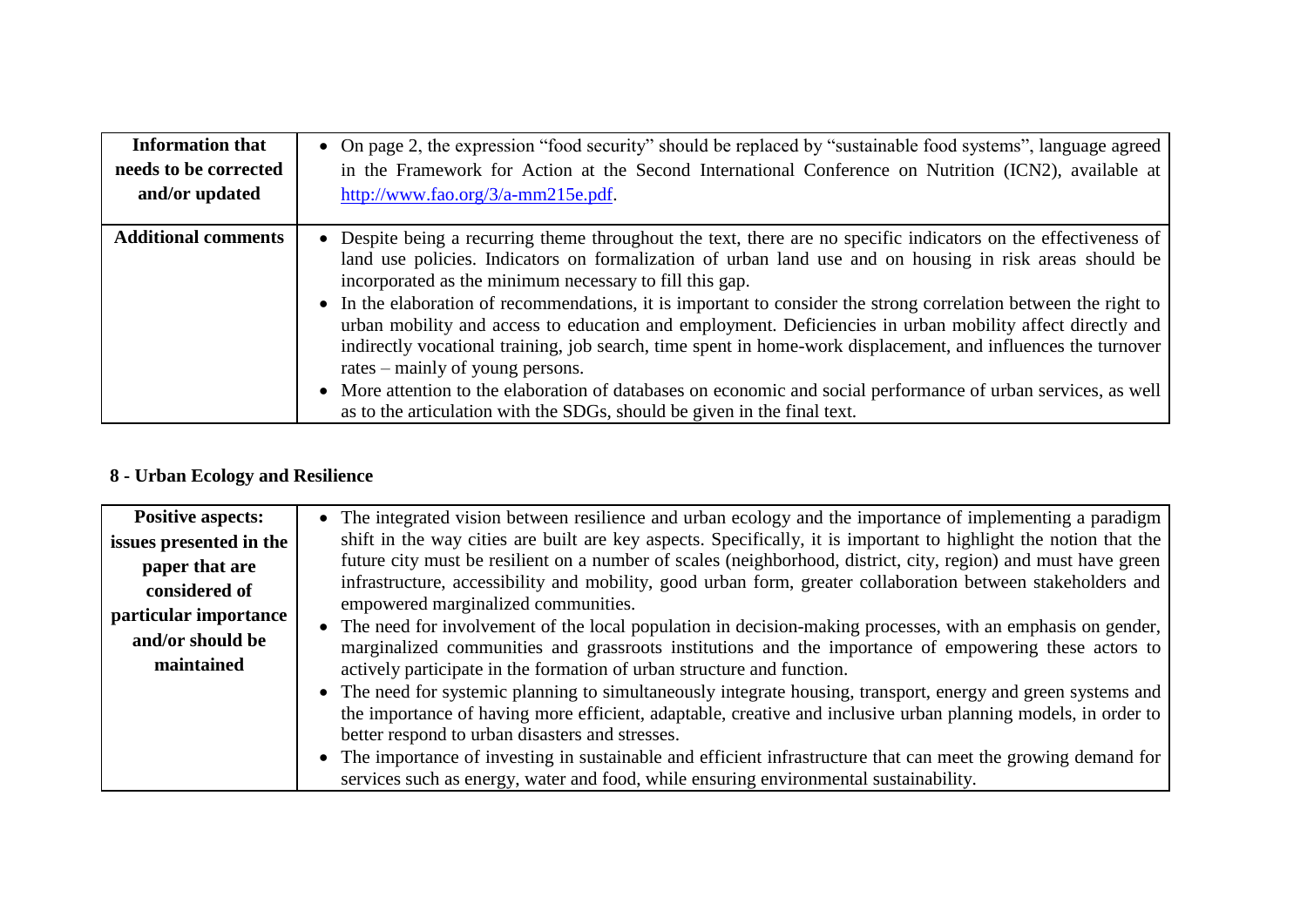|                       | The emphasis on legal and institutional development, governance and policy coordination accompanied by<br>technological innovation, with a view to improving resilience.<br>The importance of capacity building for local authorities and communities.<br>The importance of increasing education on urban ecology and resilience at all age levels, from primary<br>school through university and continuing education.                                                                                                                                                                                                                                                                                                                                               |
|-----------------------|-----------------------------------------------------------------------------------------------------------------------------------------------------------------------------------------------------------------------------------------------------------------------------------------------------------------------------------------------------------------------------------------------------------------------------------------------------------------------------------------------------------------------------------------------------------------------------------------------------------------------------------------------------------------------------------------------------------------------------------------------------------------------|
| <b>Omissions:</b>     | The Sendai Framework for Disaster Risk Reduction 2015-2030 stresses the importance of "Build Back"                                                                                                                                                                                                                                                                                                                                                                                                                                                                                                                                                                                                                                                                    |
| relevant issues that  | Better", which should be addressed in the paper. According to the Sendai Framework, the recovery,                                                                                                                                                                                                                                                                                                                                                                                                                                                                                                                                                                                                                                                                     |
| were not addressed in | rehabilitation and reconstruction phase, which needs to be prepared ahead of a disaster, is a critical                                                                                                                                                                                                                                                                                                                                                                                                                                                                                                                                                                                                                                                                |
| the document          | opportunity to "Build Back Better", including through integrating disaster risk reduction into development<br>measures.                                                                                                                                                                                                                                                                                                                                                                                                                                                                                                                                                                                                                                               |
|                       | The paper should also address the importance of developing more consistent processes of monitoring and<br>tracking of contingency and risk situations, aiming to preserve the physical integrity of people, the<br>environment and water resources, especially in activities related to industrial and agricultural use of water,<br>tailings disposal derived from mining, etc.                                                                                                                                                                                                                                                                                                                                                                                      |
|                       | The paper should also discuss the implementation of environmental impact studies, which may avoid risk<br>situations and detect possible effects of projects on the physical and social environment in which will be<br>inserted. In this context, diagnostics and scenario studies should be required to assess the construction of<br>large buildings or activities with potential impact.                                                                                                                                                                                                                                                                                                                                                                          |
|                       | The document should address the concept of water security, which was not discussed in any of the policy<br>papers. There is only a passing reference to water stress on page 2, which is not further considered in the text.<br>The issues discussed in the paper should also be approached from the perspective of metropolitan areas.<br>$\bullet$<br>The paper recognizes the importance of indicators, but does not present a proposal for a system of indicators,<br>which should be aligned with the SDGs. Such indicators should focus on measuring the results of policies in<br>implementation, monitoring and evaluation phases. In this respect, only three examples of indicator<br>frameworks are presented, but not further detailed (pages 17 and 22). |
|                       | The paper should provide a better integration of the discussed topics with the aspects of risk management that<br>lead to increased urban resilience: prevention, mitigation, preparedness, response and recovery. Furthermore,<br>it is important to encourage the implementation of management actions for disaster risks with an intersectoral                                                                                                                                                                                                                                                                                                                                                                                                                     |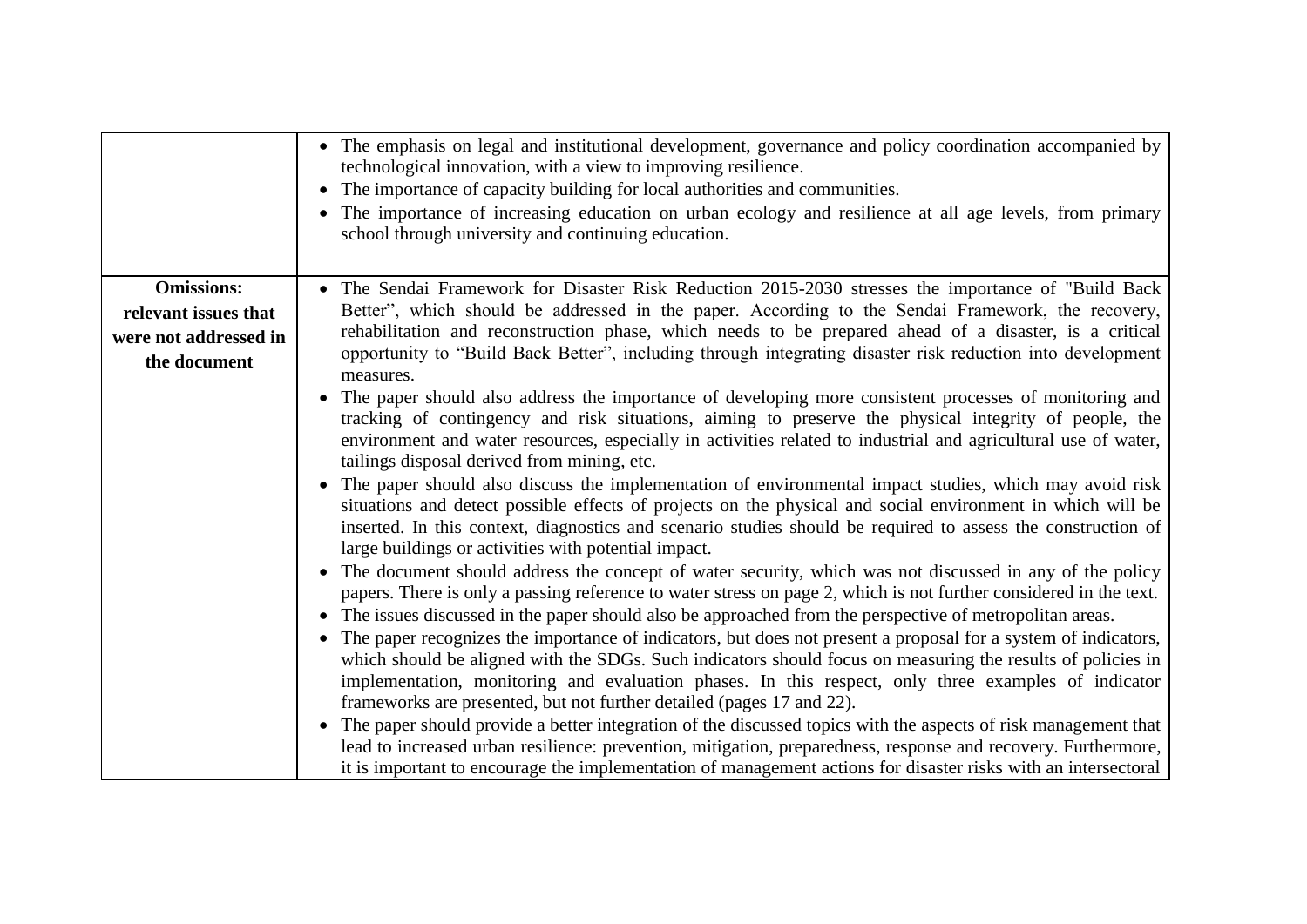|                            | and articulated approach between governmental and non-governmental institutions and community (pages 32                   |
|----------------------------|---------------------------------------------------------------------------------------------------------------------------|
|                            | and 33).                                                                                                                  |
| <b>Information that</b>    | The paper should provide the definitions of resilience and ecosystems. In this respect, the 5 <sup>th</sup> Assessment    |
| needs to be corrected      | Report of the Intergovernmental Panel on Climate Change (AR5 IPCC, 2014) quotes the Artic Council's                       |
| and/or updated             | (2013) definition of resilience as "the capacity of social, economic and environmental systems to cope with a             |
|                            | hazardous event or trend or disturbance, responding or reorganizing in ways that maintain their essential                 |
|                            | function, identity and structure, while also maintaining the capacity for adaptation, learning and                        |
|                            | transformation." The Convention of Biological Diversity (1992), in its turn, defines ecosystem as "a dynamic              |
|                            | complex of plant, animal and micro-organism communities and their non-living environment interacting as a                 |
|                            | functional unit."                                                                                                         |
|                            | On the second paragraph of page 2, bibliographic reference should be provided for the statement that<br>$\bullet$         |
|                            | "Climate change alone will place new social, fiscal and political pressures on urban systems, with a ten-fold             |
|                            | increase in flood-related losses to \$52 billion by 2050, and forty percent of urban residents affected by water          |
|                            | stress."                                                                                                                  |
|                            | On page 8, point 1.b.6.ii, given that the emphasis on the approach to climate change at the city level is in<br>$\bullet$ |
|                            | adaptation, the referred item should be replaced for "Adaptation to climate change may carry significant                  |
|                            | costs".                                                                                                                   |
|                            | On page 9, paragraph d.1 (SDG goals and targets), the reference to climate change as a natural phenomenon                 |
|                            | ("natural phenomena such as climate change on the global environment") is not fully correct since the object              |
|                            | of the UNFCCC are the anthropogenic emissions of greenhouse gases, i.e. the change of climate induced by                  |
|                            | human activity.                                                                                                           |
|                            | On page 11, point 2.b.2.v, the term "low-carbon" should be deleted, given that it is not used in the UNFCCC.              |
|                            | The same applies to "climate neutrality", which, alternatively, should be clearly defined.                                |
|                            | On page 16, point a.3, the concept "climate-smart" should be deleted, given that it is not recognized                     |
|                            | multilaterally.                                                                                                           |
| <b>Additional comments</b> | • In general, the document is quite comprehensive, covering a wide range of issues and contexts (governance,              |
|                            | policy, capacity, planning, infrastructure, environment, culture, livelihoods and consumption), enumerating               |
|                            | actions from simpler to more complex levels of institutional and social articulation. Nevertheless, there                 |
|                            | should be greater linkage between recommendations and the SDGs and the Sendai Framework for Disaster                      |
|                            | Risk Reduction 2015-2030.                                                                                                 |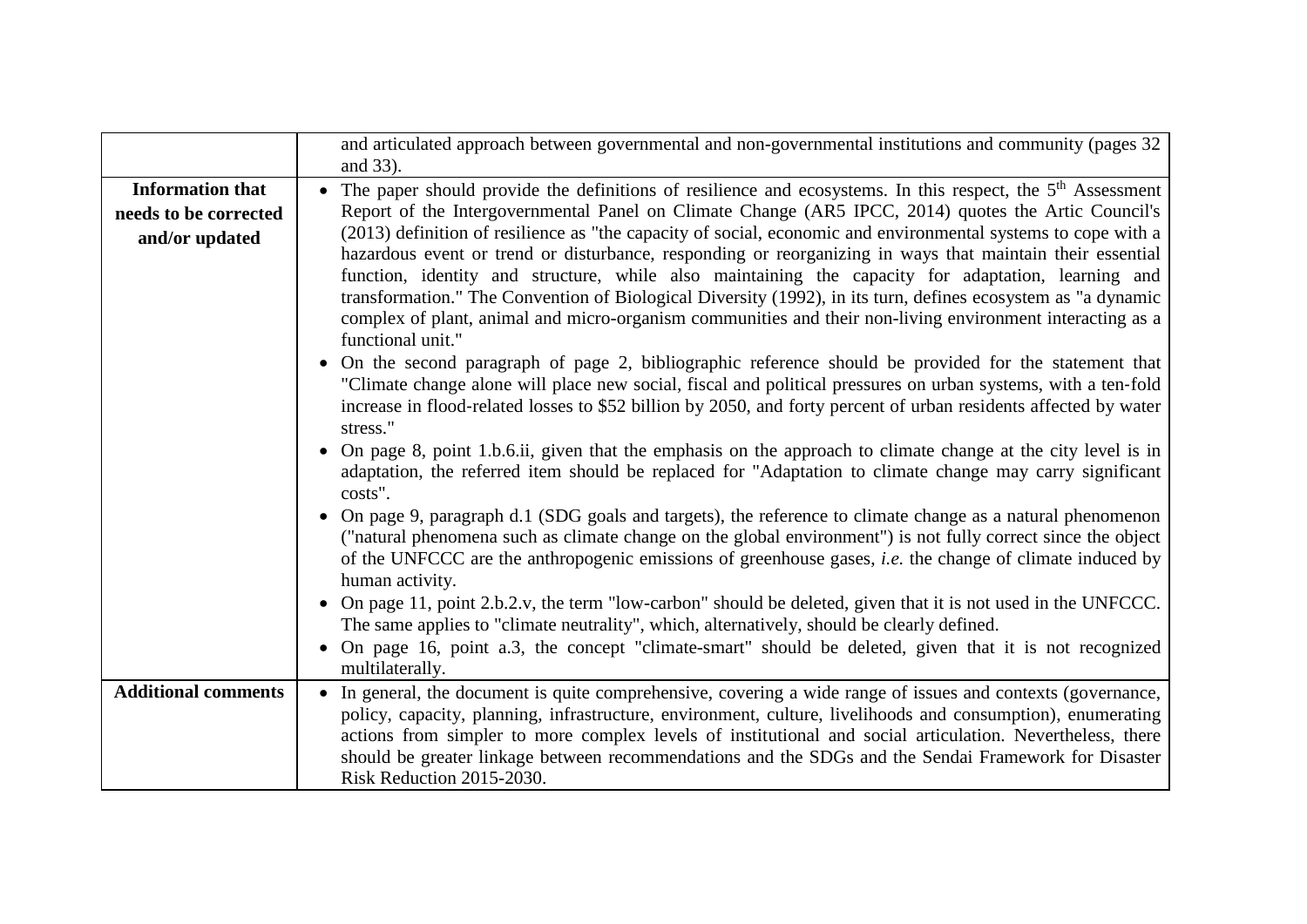| • The paper should favor an approach focused on strengthening the capacity of cities to respond to pressures<br>and impacts of human activities through measures of mitigation and adaptation to climate change so as to<br>promote the resilience of cities. In this respect, ecosystem-based management, approach also known as<br>"Ecosystem-based Adaptation" (EbA), may play an important role, given that, besides being cost-effective<br>and a non-regret measure, its activities are able to produce a number of side benefits for urban communities.<br>• Forest remnants, street arborization, green urban areas and ecological corridors should be given greater<br>attention in the document, given their prominent role in the urban ecosystem.                                                                                                     |
|-------------------------------------------------------------------------------------------------------------------------------------------------------------------------------------------------------------------------------------------------------------------------------------------------------------------------------------------------------------------------------------------------------------------------------------------------------------------------------------------------------------------------------------------------------------------------------------------------------------------------------------------------------------------------------------------------------------------------------------------------------------------------------------------------------------------------------------------------------------------|
| • The paper should deepen the discussion on urban legislation and resilience. In this context, normative<br>frameworks could establish the compulsory alignment of public and private projects with resilience<br>principles. Therefore, new projects should, for instance, be required to preserve a portion of their lot's natural<br>soil or a parcel of forested land. Other mechanisms could also be considered, such as water capture boxes or<br>structures that deter the flow of water to the public drainage system, thus preventing flooding. Finally,<br>administrations may also encourage or require the implementation of water reuse mechanisms and energy<br>saving solutions.                                                                                                                                                                   |
| • It is also important to note that the reduction of disaster risk is a cost-effective investment to prevent future<br>losses. In order to reduce the risk of disasters, it is necessary to focus on: monitoring, assessment and<br>understanding of the risk of disasters and to share the information and how they are generated; strengthening<br>disaster risk governance and coordination between institutions and relevant sectors, as well as the complete<br>and meaningful participation of stakeholders; investment in economic, social, health, culture and education<br>resilience of people, communities, countries and the environment, including through technology and<br>research; improvements in early warning systems for various hazards, considering the aspects of<br>preparedness, response, recovery, rehabilitation and reconstruction. |
| In addition to the actions and national capacities, it is necessary to intensify international cooperation<br>between countries and international organizations.                                                                                                                                                                                                                                                                                                                                                                                                                                                                                                                                                                                                                                                                                                  |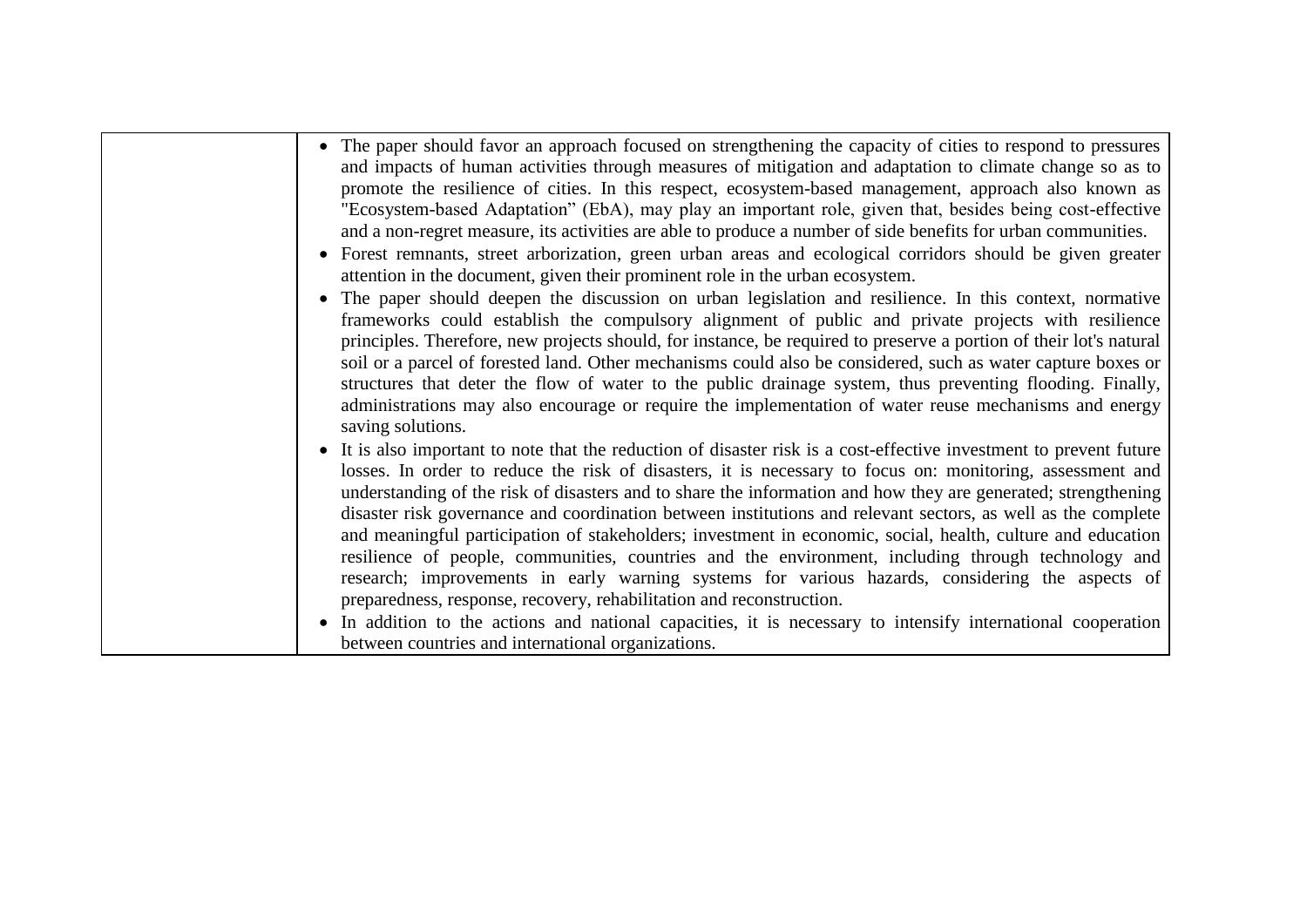# **9 – Urban Services and Technology**

| <b>Positive aspects:</b><br>issues presented in the<br>paper that are<br>considered of<br>particular importance<br>and/or should be<br>maintained | • The actions and recommendations for urban mobility are considered of particular importance, especially the<br>integration with land use policies, the promotion of densification, non-motorized modes, public transport and<br>travel demand management. In this respect, the lack of adequate urban mobility infrastructure in the face of<br>growing demand, the need for funding, and and the high number of traffic accidents and deaths are the<br>challenges of special importance.                                                                                                                                                                                                                                                                                                                                                                                                                                                                                                                                                                                                                                                                                                                                                                                                                                                                                                                                                                                                                                                                                          |
|---------------------------------------------------------------------------------------------------------------------------------------------------|--------------------------------------------------------------------------------------------------------------------------------------------------------------------------------------------------------------------------------------------------------------------------------------------------------------------------------------------------------------------------------------------------------------------------------------------------------------------------------------------------------------------------------------------------------------------------------------------------------------------------------------------------------------------------------------------------------------------------------------------------------------------------------------------------------------------------------------------------------------------------------------------------------------------------------------------------------------------------------------------------------------------------------------------------------------------------------------------------------------------------------------------------------------------------------------------------------------------------------------------------------------------------------------------------------------------------------------------------------------------------------------------------------------------------------------------------------------------------------------------------------------------------------------------------------------------------------------|
| <b>Omissions:</b>                                                                                                                                 | Regarding the issue of transport and mobility, the paper mentions SGD 11.2, but fails to include SDG 3.6,                                                                                                                                                                                                                                                                                                                                                                                                                                                                                                                                                                                                                                                                                                                                                                                                                                                                                                                                                                                                                                                                                                                                                                                                                                                                                                                                                                                                                                                                            |
| relevant issues that<br>were not addressed in                                                                                                     | which sets the target to halve the number of global deaths and injuries from road traffic accidents by 2020. It<br>is important that both SDG 3.6 and 11.2 are reflected in the New Urban Agenda, as complementary targets                                                                                                                                                                                                                                                                                                                                                                                                                                                                                                                                                                                                                                                                                                                                                                                                                                                                                                                                                                                                                                                                                                                                                                                                                                                                                                                                                           |
| the document                                                                                                                                      | on road safety.                                                                                                                                                                                                                                                                                                                                                                                                                                                                                                                                                                                                                                                                                                                                                                                                                                                                                                                                                                                                                                                                                                                                                                                                                                                                                                                                                                                                                                                                                                                                                                      |
|                                                                                                                                                   | In this respect, taking into account that the majority of road deaths and injuries take place in urban areas<br>and, thus, considering the importance of giving due attention to the issues of sustainable urban mobility<br>and enhanced accessibility to destinations, activities, services and goods, the Brasilia Declaration on<br>Road Safety, adopted at the Second High-Level Global Conference on Road Safety (Brasilia, 18-19 of<br>November 2015), recommended the United Nations Conference on Sustainable Urban Development and<br>Housing, to give appropriate consideration to road safety and access to safe public transport and non-<br>motorized modes of transport in the future New Urban Agenda.<br>Furthermore, it is particularly important to urge all levels of government to promote, adapt and<br>$\overline{a}$<br>implement road safety policies for the protection of vulnerable people among road users, in particular<br>children, youth, older persons and persons with disabilities, in line with relevant UN legal instruments,<br>including the Convention on the Rights of the Child and the Convention on the Rights of Persons with<br>Disabilities (see OP16 of the Brasilia Declaration).<br>The paper should emphasize the need for better use of environmental resources, with respect to the use of<br>rainwater, the reduction of losses in water systems, the reuse of sewage effluents, the use of energy deriving<br>from the treatment of solid waste's effluents and sewage treatment plants, and rationalization of water use by |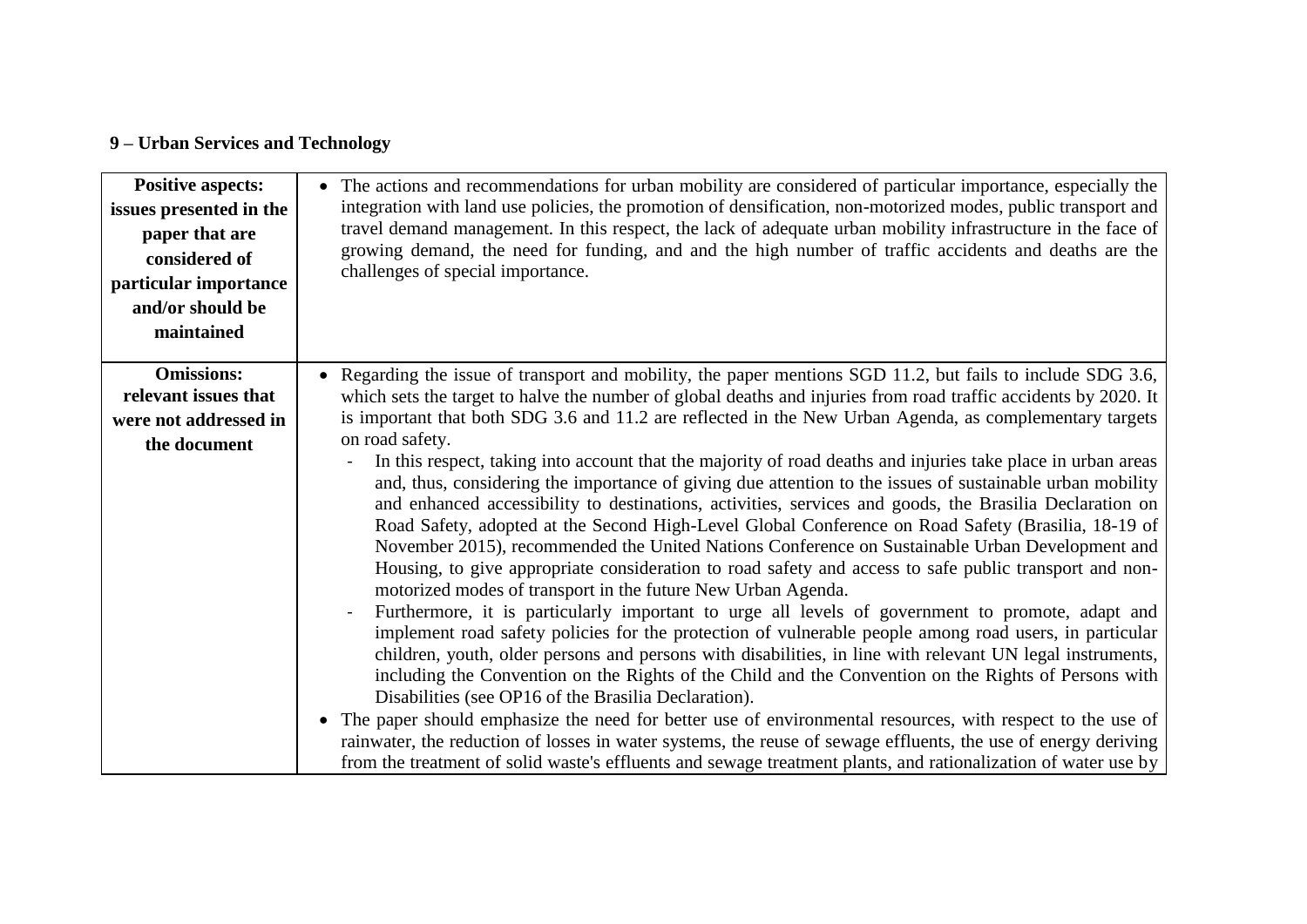| the population, among others.                                                                                  |
|----------------------------------------------------------------------------------------------------------------|
| • As far as sanitation is concerned, the following points should be considered:                                |
| The need to ensure access to basic sanitation (including drinking water supply, sanitary sewage systems,       |
| urban cleaning and solid waste management, and storm water drainage and management) with the                   |
| necessary infrastructure and integrated to housing;                                                            |
| The need to ensure the development of local, regional and national information systems that account for        |
| the above-mentioned components of basic sanitation;                                                            |
| The need to recognize urban areas that are typical in some developing countries, such as slums and stilt       |
| houses, as urban designs amenable to interference and, thus, define actions and strategies for access to       |
| basic sanitation infrastructure in these urban conurbations;                                                   |
| The need to ensure funding and financial resources from federal entities for basic sanitation actions,         |
| particularly for interventions in low HDI locations and urban conurbations (such as slums and stilt            |
| houses) and especially for people in vulnerable situations;                                                    |
| The importance of ensuring the participation and social control by the local population during the             |
| discussion of the planning and implementation of basic sanitation infrastructure;                              |
| The need to ensure the use of new technologies and innovations in the production of materials used in          |
| sanitation, as well as advanced techniques in the development of construction methods;                         |
| The need to ensure that the implementation of the basic sanitation infrastructure is preceded by plans         |
| and projects, in accordance with local legislation and policies, as well as consistent with local realities;   |
| The need to develop sanitation infrastructures that are reliable, sustainable, resilient, and affordable to    |
| all, focusing on equitable access;                                                                             |
| The importance of strengthening community-based initiatives in the management of solid waste;                  |
| New technologies for decentralized treatment of domestic sewage, such as bio-septic tanks,                     |
| evapotranspiration and root zones, may be interesting complementary alternatives to conventional               |
| collection and treatment systems.                                                                              |
| • The paper should deepen the discussion on the challenges faced in metropolitan regions, given that the       |
| provision of transport and sanitation services in these areas requires a systemic perspective and permanent    |
| and coordinated actions.                                                                                       |
| The debate on smart cities and technologies, considered of great relevance in the issue papers, has not been   |
| given adequate attention in the policy papers. The following points should be considered regarding this topic: |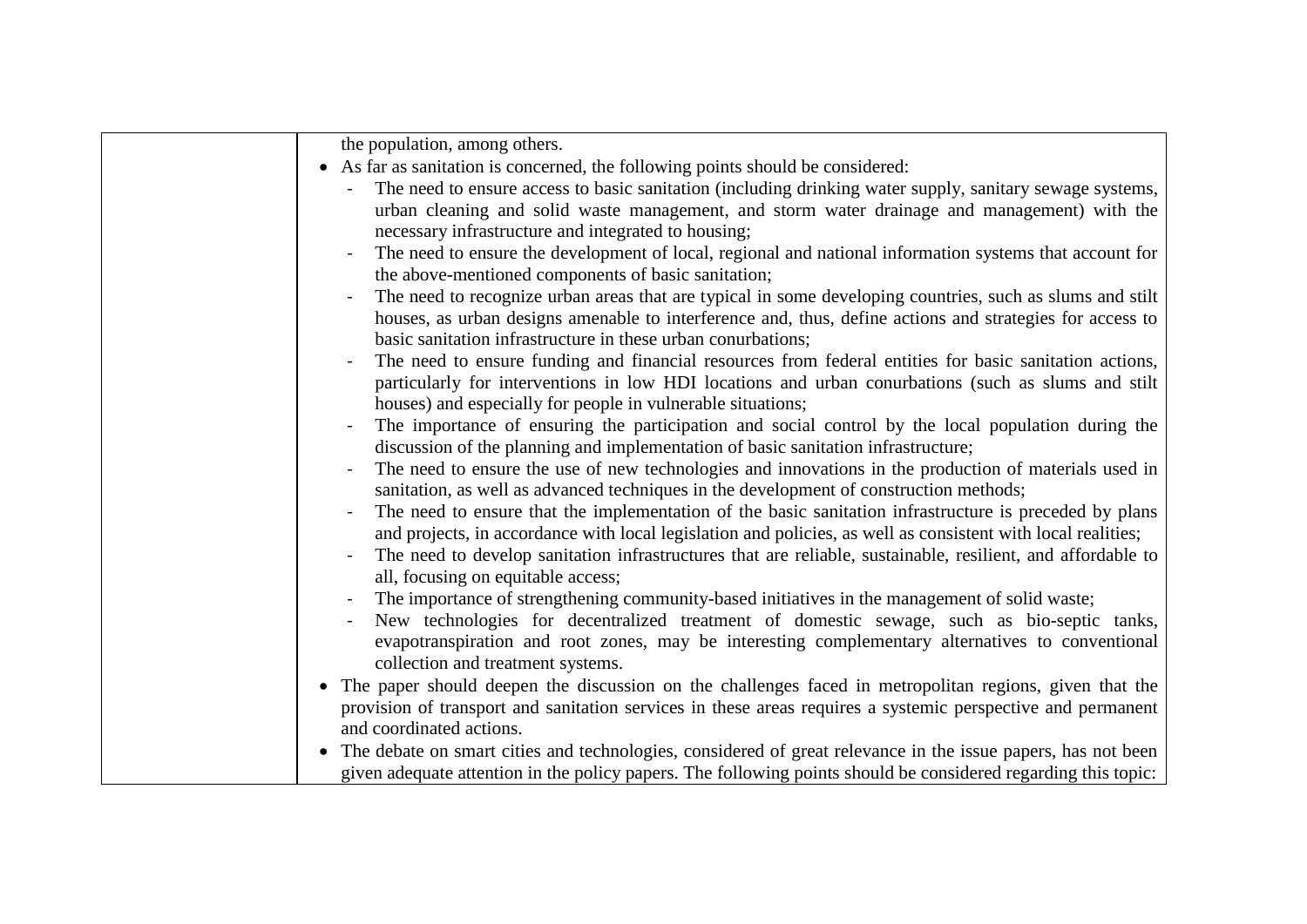|                         | The document should discuss the creation of sustainable smart cities' models with long-term financing,<br>giving due consideration to the fact that the successful implementation of smart cities projects depend on<br>adequate legislation on data protection and strong ICT companies;<br>The need to stimulating the creation and development of solutions using the "Internet of Things";<br>The importance of encouraging the development of technology-based companies (startups) focused on<br>waste management, health, water and sanitation, public safety, urban ecology and energy; and promoting<br>capacity building and training for the implementation of smart cities technology. Among others, the use of<br>such technologies may reduce the waste of basic services through the implementation of integrated<br>intelligent measurement in water, energy, gas and sanitation; the use of smart meters and sensors to meet<br>consumer demand; and the promotion of energy efficiency and increased technological development in<br>sectors such as construction and transport;<br>The importance of the participation of civil society in smart cities' projects and that the debate on "smart"<br>cities" is based on the promotion of social inclusion;<br>Smart cities projects must be adequate to cities' contexts and particularities and take into consideration the<br>strong asymmetry in the control of existing data about people. In this context, the paper could explore the<br>potential effects of the use of Big Data in the management of cities, highlighting their problems and<br>discussing the possible benefits for citizens.<br>The need of encouraging independent and collaborative ownership of open technologies, as well as the use<br>of free software in public administration, especially in information systems for management and planning. |
|-------------------------|----------------------------------------------------------------------------------------------------------------------------------------------------------------------------------------------------------------------------------------------------------------------------------------------------------------------------------------------------------------------------------------------------------------------------------------------------------------------------------------------------------------------------------------------------------------------------------------------------------------------------------------------------------------------------------------------------------------------------------------------------------------------------------------------------------------------------------------------------------------------------------------------------------------------------------------------------------------------------------------------------------------------------------------------------------------------------------------------------------------------------------------------------------------------------------------------------------------------------------------------------------------------------------------------------------------------------------------------------------------------------------------------------------------------------------------------------------------------------------------------------------------------------------------------------------------------------------------------------------------------------------------------------------------------------------------------------------------------------------------------------------------------------------------------------------------------------------------------------------------------------------------------------|
| <b>Information that</b> | On page 8, the following revised text is suggested for the topic on health: "Access to health care taking into                                                                                                                                                                                                                                                                                                                                                                                                                                                                                                                                                                                                                                                                                                                                                                                                                                                                                                                                                                                                                                                                                                                                                                                                                                                                                                                                                                                                                                                                                                                                                                                                                                                                                                                                                                                     |
| needs to be corrected   | account the principles of universality, integrality and equity. Balance among national, regional and local                                                                                                                                                                                                                                                                                                                                                                                                                                                                                                                                                                                                                                                                                                                                                                                                                                                                                                                                                                                                                                                                                                                                                                                                                                                                                                                                                                                                                                                                                                                                                                                                                                                                                                                                                                                         |
| and/or updated          | health services needs to be provided. The healthy living conditions in urban areas (air, water, soil, safety)                                                                                                                                                                                                                                                                                                                                                                                                                                                                                                                                                                                                                                                                                                                                                                                                                                                                                                                                                                                                                                                                                                                                                                                                                                                                                                                                                                                                                                                                                                                                                                                                                                                                                                                                                                                      |
|                         | need to be improved. The promotion of a conducive environment that promotes physical activity such as                                                                                                                                                                                                                                                                                                                                                                                                                                                                                                                                                                                                                                                                                                                                                                                                                                                                                                                                                                                                                                                                                                                                                                                                                                                                                                                                                                                                                                                                                                                                                                                                                                                                                                                                                                                              |
|                         | walking, and cycling is also to be considered", which incorporates language of the Framework for Action<br>adopted at the Second International Conference on Nutrition (ICN2), available at http://www.fao.org/3/a-                                                                                                                                                                                                                                                                                                                                                                                                                                                                                                                                                                                                                                                                                                                                                                                                                                                                                                                                                                                                                                                                                                                                                                                                                                                                                                                                                                                                                                                                                                                                                                                                                                                                                |
|                         | mm215e.pdf (Recommendation 41: Create a conducive environment that promotes physical activity to                                                                                                                                                                                                                                                                                                                                                                                                                                                                                                                                                                                                                                                                                                                                                                                                                                                                                                                                                                                                                                                                                                                                                                                                                                                                                                                                                                                                                                                                                                                                                                                                                                                                                                                                                                                                   |
|                         | address sedentary lifestyle from the early stages of life).                                                                                                                                                                                                                                                                                                                                                                                                                                                                                                                                                                                                                                                                                                                                                                                                                                                                                                                                                                                                                                                                                                                                                                                                                                                                                                                                                                                                                                                                                                                                                                                                                                                                                                                                                                                                                                        |
|                         | Furthermore, the notion expressed at sentences "The cost efficiency of health services through urban<br>concentration of services with cost saving effects needs further fostering", on page 8, and "Foster cost<br>efficiency of health services through urban concentration of services", on page 13, should be made clearer;                                                                                                                                                                                                                                                                                                                                                                                                                                                                                                                                                                                                                                                                                                                                                                                                                                                                                                                                                                                                                                                                                                                                                                                                                                                                                                                                                                                                                                                                                                                                                                    |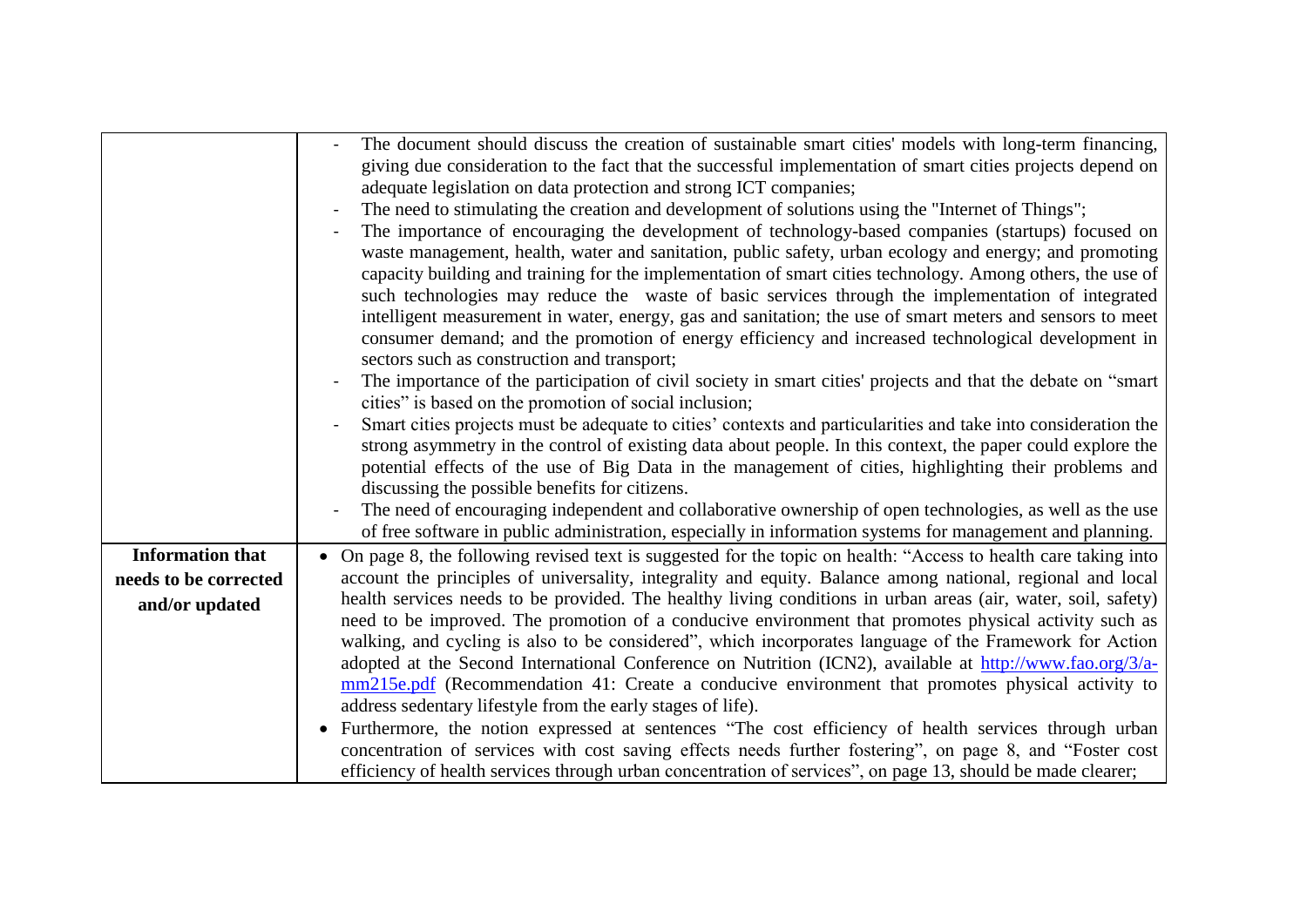|                          | • On page 13, the sentence "Ensure reliable operations/conditions for delivery of health services" should be<br>replaced by "Ensure access to health based on the principles of universality, integrality and equity".                                                                                                                                                                                                                                                                                                                                                                                                                                                                                                                                                                                                                                                                                                                                                                                                                                                                                                                                                                                                                                                                                                                                                                                                                    |
|--------------------------|-------------------------------------------------------------------------------------------------------------------------------------------------------------------------------------------------------------------------------------------------------------------------------------------------------------------------------------------------------------------------------------------------------------------------------------------------------------------------------------------------------------------------------------------------------------------------------------------------------------------------------------------------------------------------------------------------------------------------------------------------------------------------------------------------------------------------------------------------------------------------------------------------------------------------------------------------------------------------------------------------------------------------------------------------------------------------------------------------------------------------------------------------------------------------------------------------------------------------------------------------------------------------------------------------------------------------------------------------------------------------------------------------------------------------------------------|
| <b>General comments</b>  | Brazil believes that the New Urban Agenda should address the need to guarantee full coverage of water<br>supply and sanitary sewage systems with due quality and quantity, as well as the need for protection and<br>maintenance of water supply sources and the importance of managing and reducing the proportion of solid<br>waste to be disposed.<br>As far as health is concerned, Brazil believes that the New Urban Agenda, as well as the policy papers for<br>Habitat III, should approach health care as one of its key pillars. It is essential to discuss the Social<br>Determinants of Health: the conditions in which the population lives and works that directly affect the health<br>problems and risk factors, such as food, housing, education, and other social and economic factors. Although<br>these aspects are represented in the documents, the intersectionality and clear correlation between them and<br>health is barely perceived. Moreover, the New Urban Agenda should clearly promote access to quality health<br>services, as well as the creation of health systems based on the universal access to health and universal health<br>coverage as a way to mitigate the health inequality within cities, addressing health as a right of the peoples.                                                                                                                                                   |
| <b>Specific comments</b> | It is important to deepen the debate on solutions to metropolitan and urban areas with respect to management<br>and coordination of the different levels of government to provide access to an efficient public transportation<br>service and appropriate tariff policies, especially considering lower-income classes.<br>The discussions on transport and mobility should bear in mind that improving mobility policies involves the<br>qualification of public transport system and the development of better and safer routes for non-motorized<br>transport, as well as placing restrictions for private vehicles, such as setting a limit to the amount of spaces<br>for the custody of light vehicles in urban projects (buildings with large areas for vehicle parking facilitate the<br>choice of private transport as a means of transport).<br>As regards waste management, it is important to promote the transformation of landfills and "dumps",<br>especially when not operated, in safe places for the population and, when feasible, reintegrate them into the<br>city fabric in order to contribute to the ecological balance and to public activities related to recreation and<br>sports.<br>Regarding management of water and waste, it is important to adjust existing water treatment systems in order<br>to guarantee water in sufficient quantity and adequate quality as a measure to minimize health risks; to |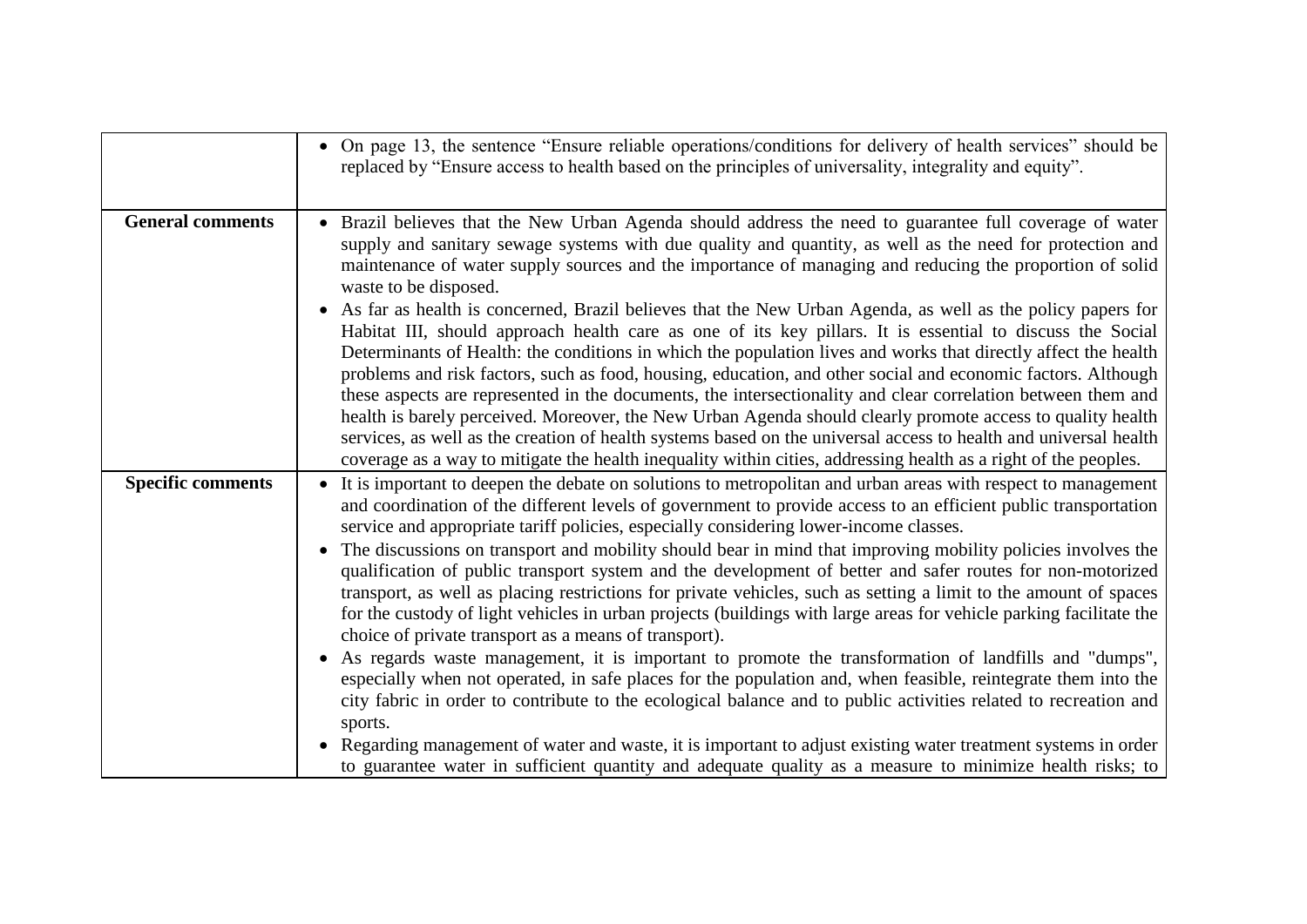| ensure the provision of safe water on a continuous basis to the population; to track the potential sources of |
|---------------------------------------------------------------------------------------------------------------|
| contamination in river basins so as to establish balance of land use and occupation; and to quantifiably      |
| reduce the incidence or prevalence of water related diseases.                                                 |

### **10 – Housing Policies**

| <b>Positive aspects:</b> | • The need for a simultaneous twin-track approach with curative (slum upgrading) and preventive (new                                                                                                                                            |
|--------------------------|-------------------------------------------------------------------------------------------------------------------------------------------------------------------------------------------------------------------------------------------------|
| issues presented in the  | provision) housing policies, corroborating the understanding of housing as a policy that should be                                                                                                                                              |
| paper that are           | implemented with attention to precarious settlements and their urbanization, as well as housing provision.                                                                                                                                      |
| considered of            | The paper addresses key issues which are considered criteria of housing precariousness in Brazil, such as                                                                                                                                       |
| particular importance    | overcrowding, lack of access to services and infrastructure, and poor building quality, and recognizes                                                                                                                                          |
| and/or should be         | insufficient access to infrastructure and the dysfunctions of the land market as major causes of urban<br>informality.                                                                                                                          |
| maintained               | • The need to expand and improve the supply chain of social housing stock, including social rental, as well as<br>the importance of promoting alternatives to private property to ensure security of tenure and access to<br>housing.           |
|                          | The importance of using local and regional materials and techniques appropriate to local conditions.                                                                                                                                            |
|                          | The importance of the monitoring of goals and objectives related to the subject, as well as the analysis of<br>SDG 11 indicators.                                                                                                               |
| <b>Omissions:</b>        | The paper could have presented a deeper discussion on the issue of land value and its relation to the debate                                                                                                                                    |
| relevant issues that     | on social inclusion. In this context, it could approach the development of urban-financial policies to enable                                                                                                                                   |
| were not addressed in    | the allocation of housing aimed at middle and low income families in central areas. In addition to improving                                                                                                                                    |
| the document             | the conditions of peripheral areas, it is important to encourage the production of housing for families of<br>lower income where the territory is historically more expensive, given the existing infrastructure and<br>conditions of mobility. |
|                          | The document should present a more thorough discussion on the strengthening of governments and local                                                                                                                                            |
|                          | administrations, introducing instruments and strategies.                                                                                                                                                                                        |
|                          | The text should address climate issues in the context of housing policies.                                                                                                                                                                      |
|                          | • The paper should deepen the discussion on the challenges faced in metropolitan regions, given that the                                                                                                                                        |